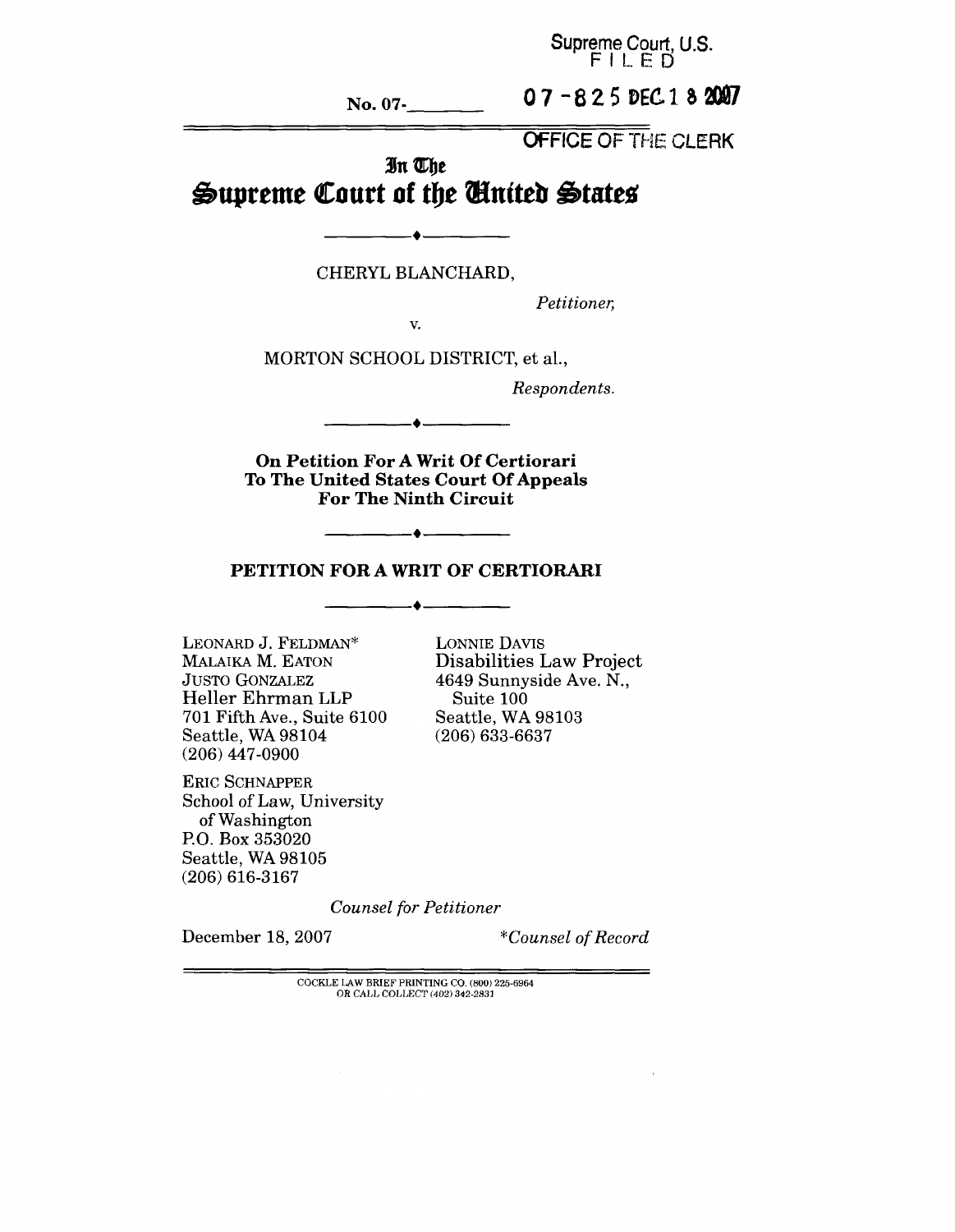# **QUESTION PRESENTED**

Does 42 U.S.C. § 1983 provide a cause of action to enforce the Individuals with Disabilities Education Act?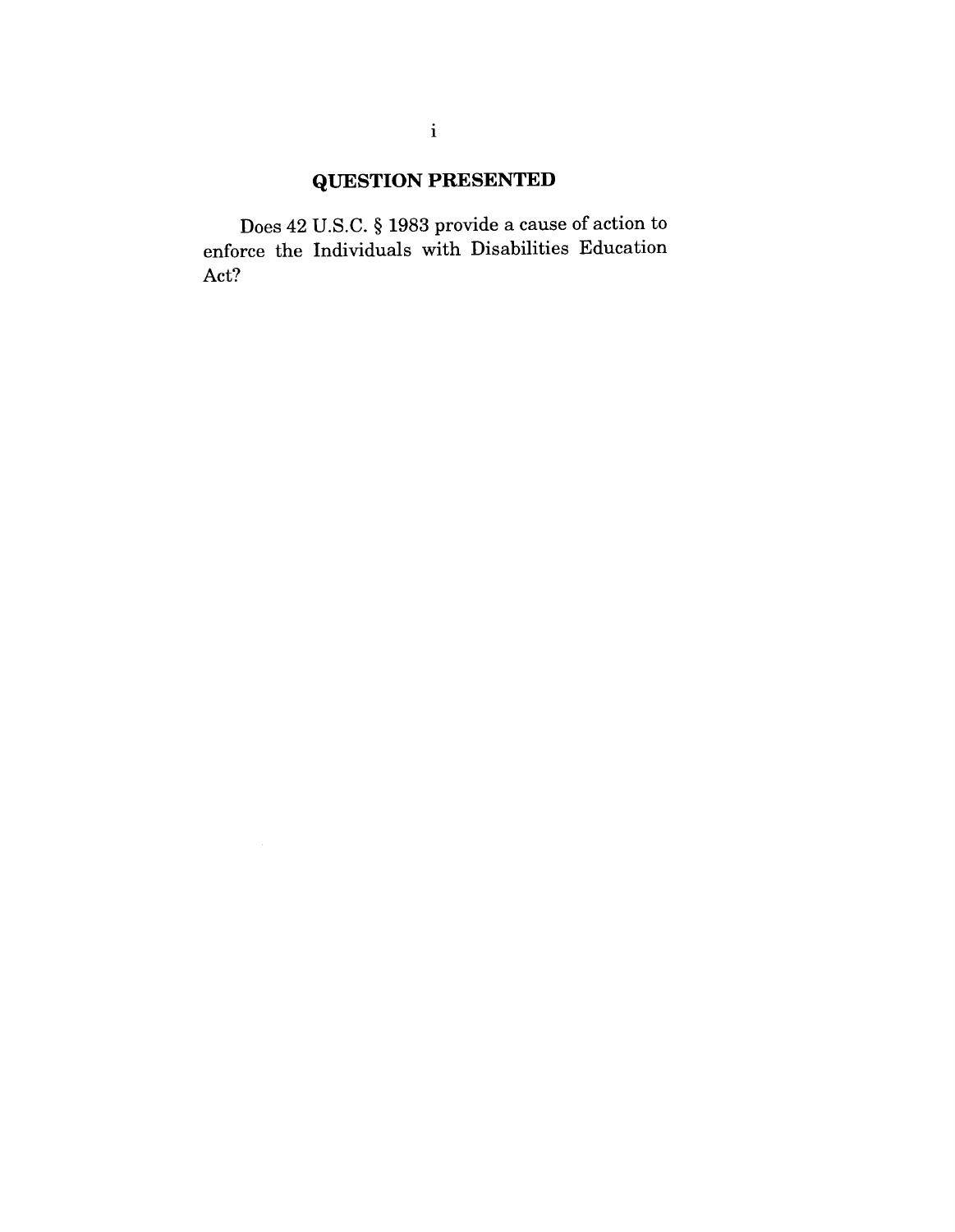# **PARTIES**

In addition to the parties listed in the caption, the following parties were defendants below and are respondents in this case:

.<br>1960 - Jacob Land, amerikansk prinses (\* 1831)

Russ Davis

Regine Aleksunas

Jim Grossman

Robyn Goodwyn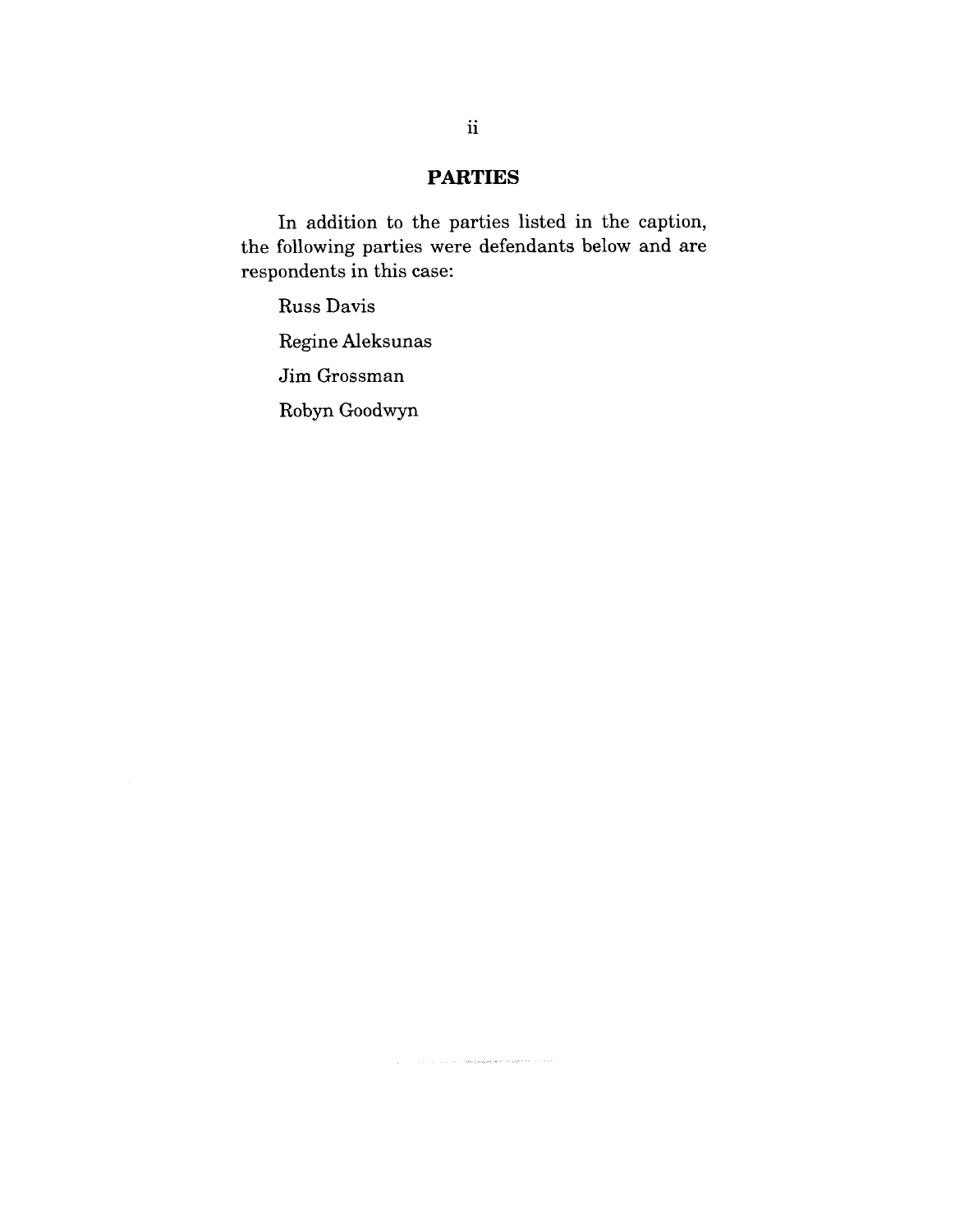# TABLE OF CONTENTS

|                                                                                                                                                                        | Page                    |
|------------------------------------------------------------------------------------------------------------------------------------------------------------------------|-------------------------|
|                                                                                                                                                                        | $\mathbf i$             |
|                                                                                                                                                                        | $\ddot{\mathbf{i}}$     |
|                                                                                                                                                                        | iii                     |
|                                                                                                                                                                        | v                       |
| PETITION FOR A WRIT OF CERTIORARI                                                                                                                                      | 1                       |
|                                                                                                                                                                        | $\mathbf{1}$            |
|                                                                                                                                                                        | $\mathbf 1$             |
|                                                                                                                                                                        | $\overline{2}$          |
|                                                                                                                                                                        | $\overline{\mathbf{4}}$ |
| THE YEARS OF ADMINISTRATIVE PRO-<br>L.                                                                                                                                 |                         |
| CEEDINGS AND COMPLAINTS                                                                                                                                                | 5                       |
| II. THE PROCEEDINGS BELOW                                                                                                                                              | 7                       |
| REASONS FOR GRANTING THE PETITION                                                                                                                                      | 10                      |
| THERE IS A WELL-ESTABLISHED<br>L.<br>INTER-CIRCUIT CONFLICT REGARD-<br>ING WHETHER §1983 PROVIDES A<br>CAUSE OF ACTION TO ENFORCE THE<br>INDIVIDUALS WITH DISABILITIES | 10                      |
| A. The Second, Fifth, Sixth, and Seventh<br>Circuits Have Concluded That § 1983<br>Provides a Cause of Action to Enforce                                               | 12                      |
| Six Other Circuits Hold That § 1983<br>$\mathbf{B}_{\cdot}$<br>Does Not Provide a Cause of Action to                                                                   | 15                      |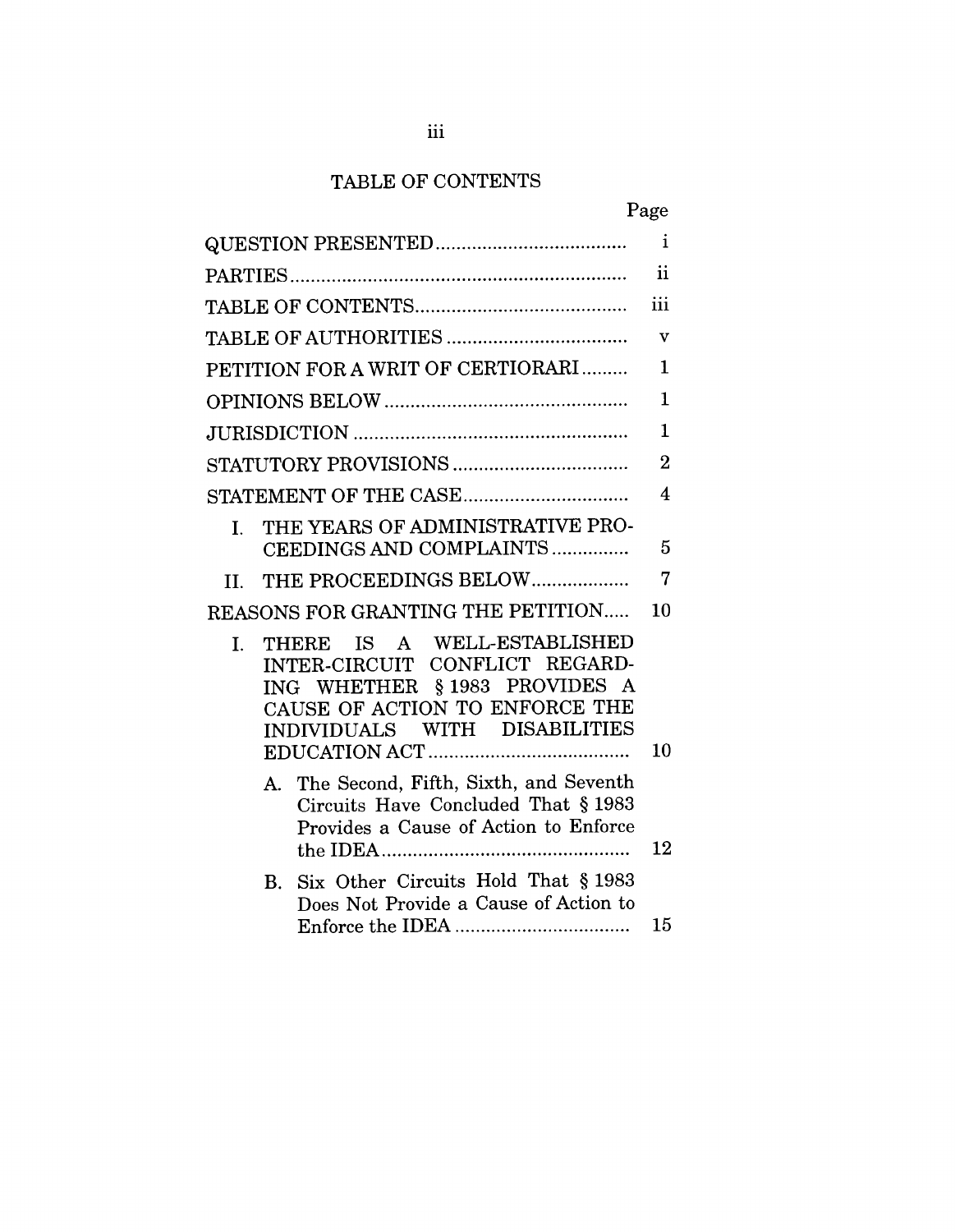# TABLE OF CONTENTS - Continued

| Page                                                          |     |
|---------------------------------------------------------------|-----|
| C. This Inter-Circuit Conflict Is Widely                      | 18  |
| II. THE QUESTION PRESENTED IN-<br>VOLVES A RECURRING ISSUE OF |     |
| SUBSTANTIAL IMPORTANCE                                        | -20 |
|                                                               | 26  |

# APPENDIX

| United States Court of Appeals for the<br>Ninth Circuit Order and Amended Opin-                                                                                              |
|------------------------------------------------------------------------------------------------------------------------------------------------------------------------------|
| United States District Court for the West-<br>ern District of Washington Order Grant-<br>ing Defendants' Motion for Summary<br>Judgment Dismissal (April 20, 2006)App. 10-19 |
| United States Court of Appeals for the Ninth<br>Circuit Opinion (August 19, 2005)App. 20-27                                                                                  |
| United States District Court for the West-<br>ern District of Washington Order Grant-<br>ing Defendants' Motion to Dismiss (July                                             |

 $\label{eq:1.1} \hat{\rho}(\vec{z}) = \hat{\rho}(\vec{z}) = \hat{\rho}(\vec{z}) + \hat{\rho}(\vec{z}) \exp\left(i \sqrt{\Phi}(\vec{y}) \hat{\rho}(\vec{\theta}) + \hat{\rho}(\vec{z}) - \hat{\rho}(\vec{z})\right)$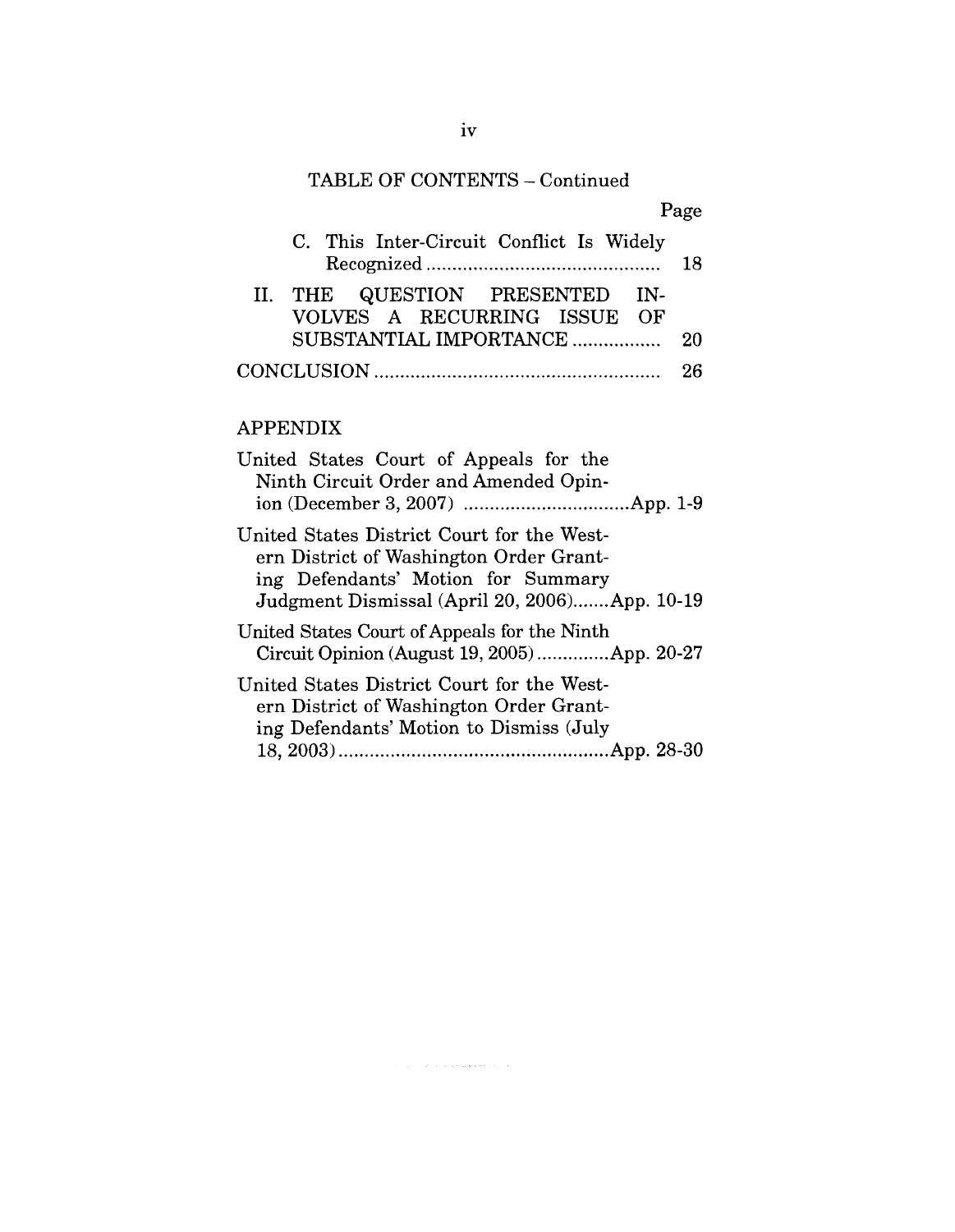## TABLE OF AUTHORITIES

| <b>CASES</b>                                                                                                                                                                         |
|--------------------------------------------------------------------------------------------------------------------------------------------------------------------------------------|
| A.W. v. Jersey City Pub. Sch., 486 F.3d 791 (3d<br>Cir. 2007) (en banc)15, 16, 18, 19                                                                                                |
| Andrew S. ex rel. Margaret S. v. Sch. Comm. of<br>Greenfield, 59 F. Supp. 2d 237 (D. Mass.                                                                                           |
| Angela L. v. Pasadena Indep. Sch. Dist., 918                                                                                                                                         |
| Bd. of Educ. of the City Sch. Dist. of N.Y. v.<br>Tom F. ex rel. Gilbert F., 128 S. Ct. 1 (2007)                                                                                     |
| Carney ex rel. Carney v. Nev. ex rel. Dep't of<br>Educ., No. 03:05-CV-00713-LRH-RAM, 2007<br>WL 777697 (D. Nev. Mar. 12, 2007), clarified<br>on other grounds by 2007 WL 3256573 (D. |
| Diaz-Fonseca v. Puerto Rico, 451 F.3d 13 (1st                                                                                                                                        |
| Doe ex rel. Doe v. S & S Consol. I.S.D., 149<br>F. Supp. 2d 274 (E.D. Tex. 2001), $aff'd$ , 309                                                                                      |
| Frank G. v. Bd. of Educ. of Hyde Park, 459 F.3d<br>356 (2d Cir. 2006), cert. denied, 128 S. Ct.                                                                                      |
| Gean v. Hattaway, 330 F.3d 758 (6th Cir. 2003)15                                                                                                                                     |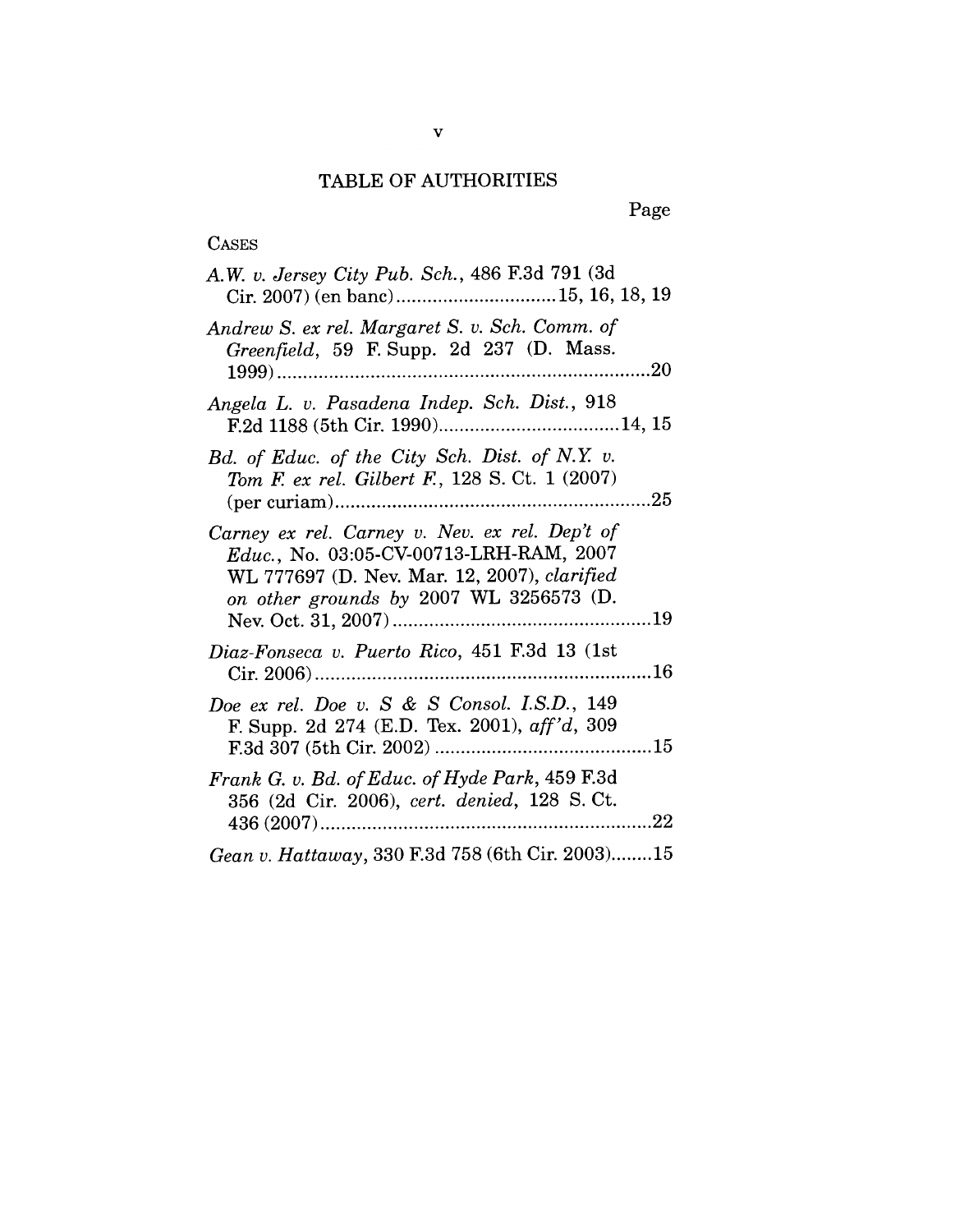# TABLE OF AUTHORITIES - Continued

| Goleta Union Elem. Sch. Dist. v. Ordway, 166<br>F. Supp. 2d 1287 (C.D. Cal. 2001), overruled<br>on other grounds by Blanchard v. Morton<br>Sch. Dist., __ F.3d __ (9th Cir. 2007) 20 |
|--------------------------------------------------------------------------------------------------------------------------------------------------------------------------------------|
| Heidemann v. Rother, 84 F.3d 1021 (8th Cir.                                                                                                                                          |
| M.H. v. Bristol Bd. of Educ., 169 F. Supp. 2d 21                                                                                                                                     |
| Marie O. v. Edgar, 131 F.3d 610 (7th Cir. 1997)  13, 14                                                                                                                              |
| Mrs. W. v. Tirozzi, 832 F.2d 748                                                                                                                                                     |
| Pace v. Bogalusa City Sch. Bd., No. Civ.A. 99-<br>806, 2001 WL 969103 (E.D. La. Aug. 23,<br>2001), aff'd in part on other grounds, 403<br>F.3d 272 (5th Cir. 2005) (en banc) 14      |
| Padilla ex rel. Padilla v. Sch. Dist. No. 1,<br>Denver, 233 F.3d 1268 (10th Cir. 2000)17, 18, 19                                                                                     |
| R.J. v. McKinney Ind. Sch. Dist., No.<br>4:05CV257, 2005 WL 3576839 (E.D. Tex.                                                                                                       |
| Sch. Comm. of Burlington v. Dep't of Educ. of                                                                                                                                        |
| Sellers ex rel. Sellers v. Sch. Bd. of Manassas,<br>141 F.3d 524 (4th Cir. 1998) 17, 18                                                                                              |
| Smith v. Guilford Bd. of Educ., No. 06-1094-cv,<br>2007 WL 1725512 (2d Cir. June 14, 2007)13                                                                                         |
| Smith v. Robinson, 468 U.S. 992 (1984)passim                                                                                                                                         |

 $\label{eq:1} \hat{\psi}_{\pm}(x) = \hat{\psi}_{\pm} - \hat{\psi}_{\pm} - \hat{\psi}_{\pm} \hat{\psi}_{\pm} \hat{\psi}_{\pm} \hat{\psi}_{\pm} \hat{\psi}_{\pm} \hat{\psi}_{\pm} \hat{\psi}_{\pm} \hat{\psi}_{\pm} \hat{\psi}_{\pm} \hat{\psi}_{\pm} \hat{\psi}_{\pm} \hat{\psi}_{\pm} \hat{\psi}_{\pm} \hat{\psi}_{\pm} \hat{\psi}_{\pm} \hat{\psi}_{\pm} \hat{\psi}_{\pm} \hat{\psi}_{\pm} \hat{\psi}_{\pm} \hat{\psi}_{\pm} \hat{\psi}_{\pm} \hat{\psi}_{\pm} \hat{\psi}_{\pm}$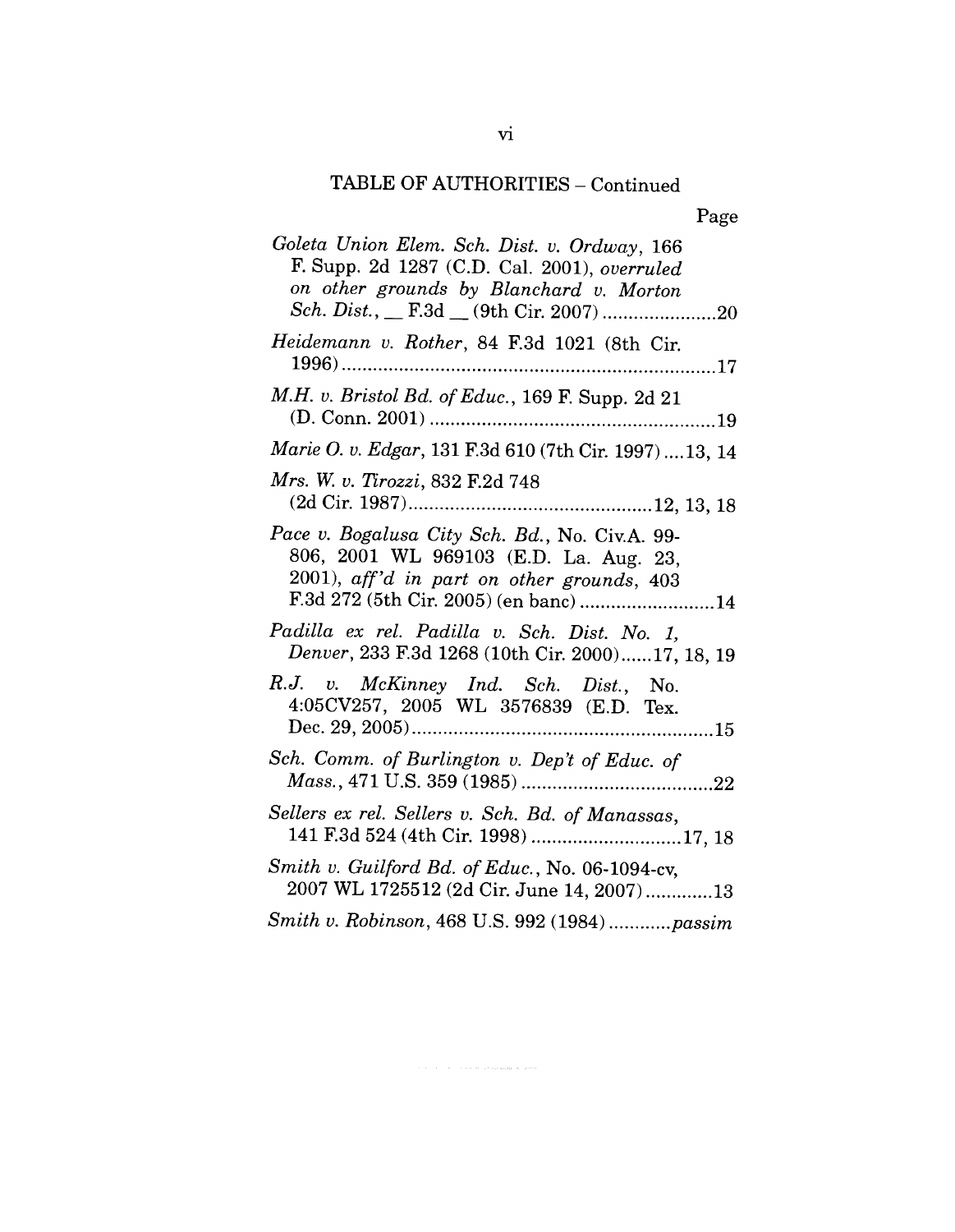# TABLE OF AUTHORITIES - Continued

| Weixel v. Bd. of Educ. of N.Y., 287 F.3d 138 (2d                                             |  |
|----------------------------------------------------------------------------------------------|--|
| Winkelman ex rel. Winkelman v. Parma City<br>Sch. Dist., __ U.S. __, 127 S. Ct. 1994 (2007)8 |  |
| Zearley v. Ackerman, 116 F. Supp. 2d 109                                                     |  |

## **STATUTES**

| Handicapped Children's Protection Act, Pub. L. |  |
|------------------------------------------------|--|

## OTHER AUTHORITIES

| Brief for the United States as Intervenor, A.W. |  |
|-------------------------------------------------|--|
| v. Jersey City Pub. Sch., 486 F.3d 791 (3d Cir. |  |
|                                                 |  |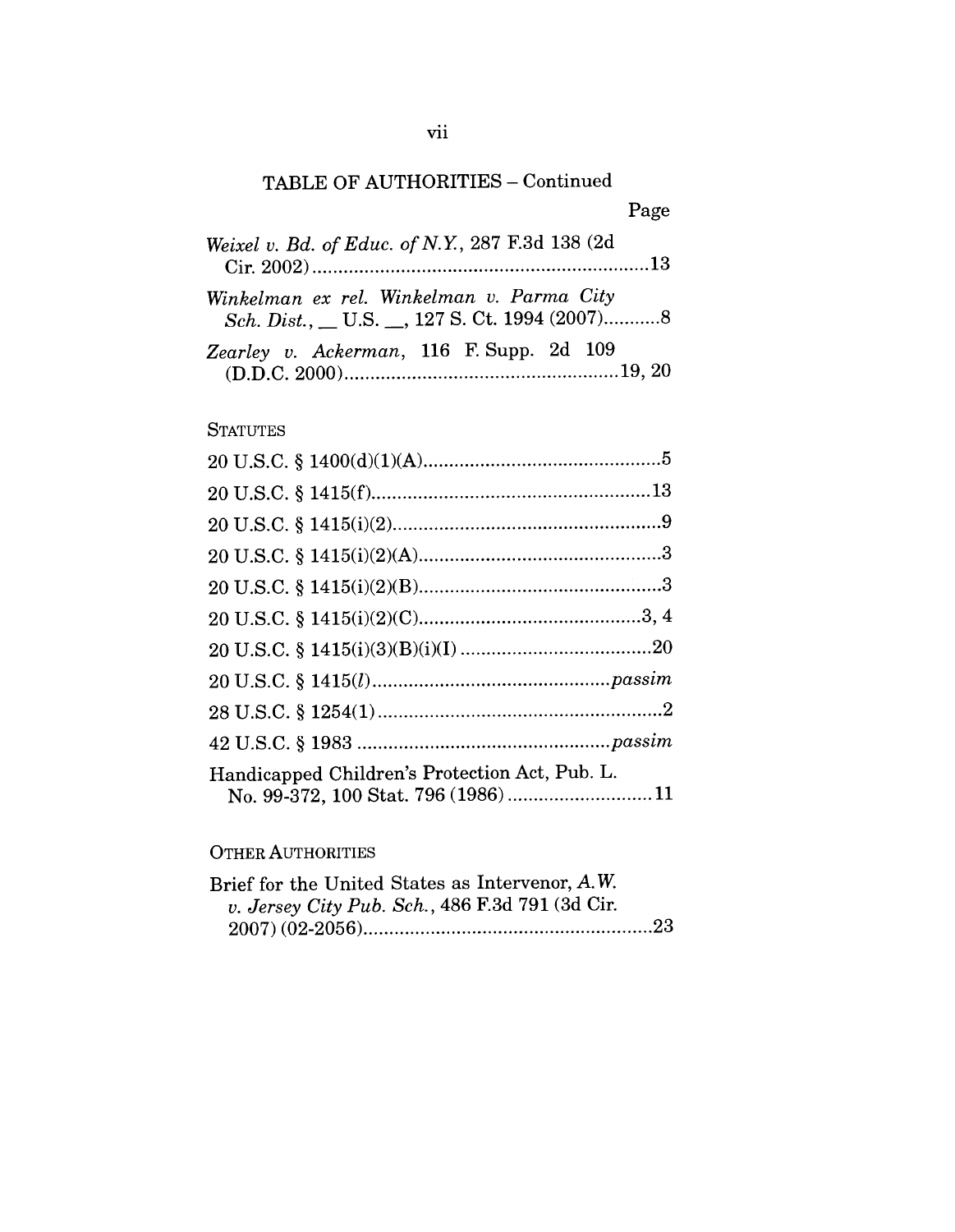# TABLE OF AUTHORITIES - Continued

| Brief of Appelles [sic], <i>Blanchard II</i> , F.3d                                                                                          |    |
|----------------------------------------------------------------------------------------------------------------------------------------------|----|
| Brief for Petitioner, Bd. of Educ. of the City<br>Sch. Dist. of N.Y. v. Tom F. ex rel. Gilbert F.,                                           |    |
| Brief for Appellants, Sellers ex rel. Sellers v.<br>Sch. Bd. of Manassas, 141 F.3d 524 (4th Cir.<br>1998) (No. 97-1762), 1997 WL 33492433 18 |    |
| Adam Liptak, Nonlawyer Father Wins His Suit<br>Over Education, and the Bar Is Upset, N.Y.                                                    |    |
| David Stout & Jennifer Medina, With Justices<br>Split, City Must Pay Disabled Student's Tui-                                                 |    |
| Mary Wagner & Jose Blackorby, Overview of<br>Findings from Wave 1 of the Special Educa-<br>tion Elementary Longitudinal Study (SEELS)        | 23 |

.<br>Talih menjadi kali mengangkan pada tahun 1990 dan menjadi kali menjadi kali menjadi kali menjadi kali menjadi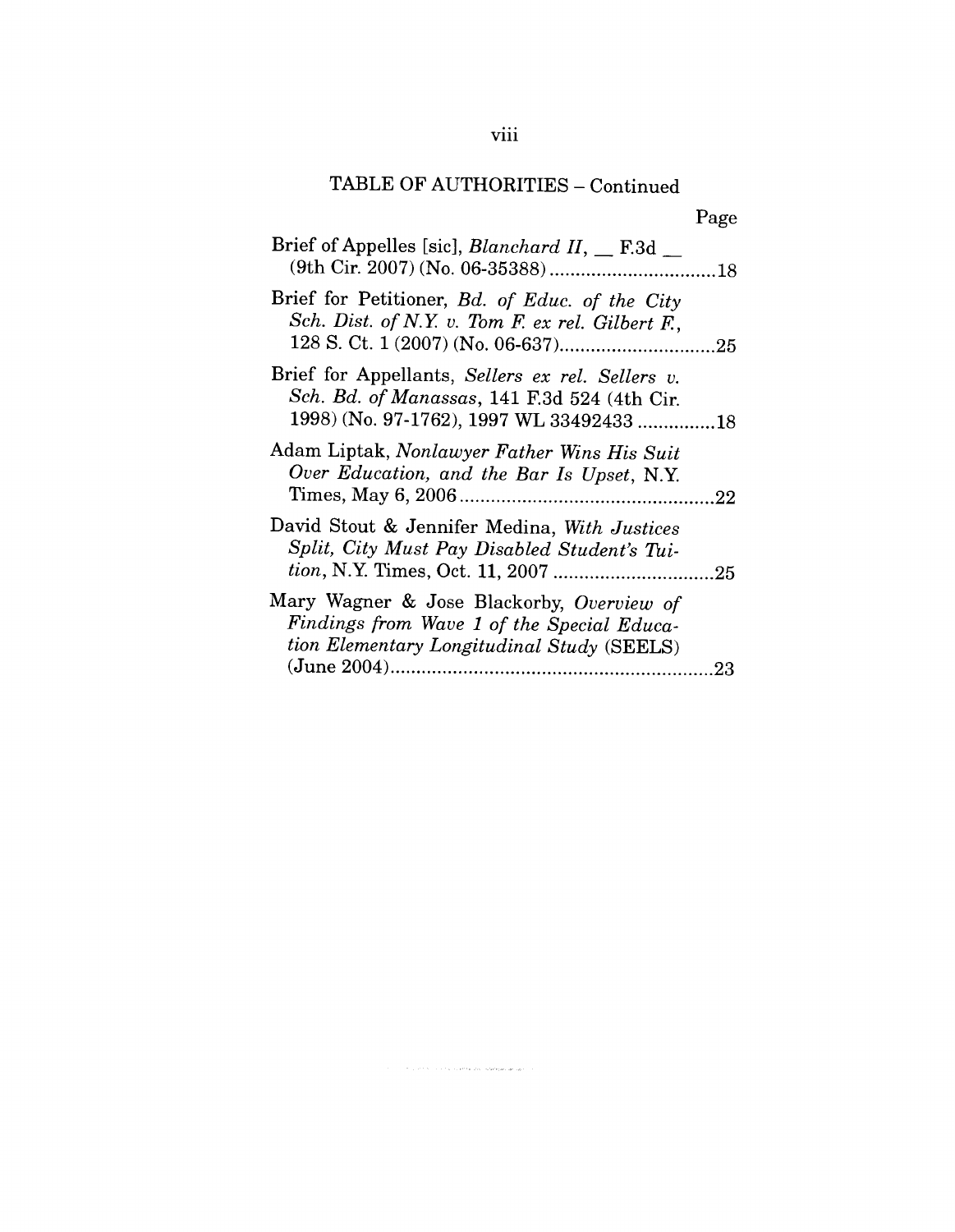#### **PETITION FOR A WRIT OF CERTIORARI**

Petitioner Cheryl Blanchard respectfully petitions for a writ of certiorari to review the judgment of the United States Court of Appeals for the Ninth Circuit in this case.

**OPINIONS BELOW**

۵.

The district court's unpublished order granting respondents' motion for summary judgment and dismissing this action is reproduced in the appendix ("Pet. App.") at 10-19. The Ninth Circuit's December 3, 2007 opinion affirming the district court's order is published at \_\_ F.3d \_\_ (9th Cir. 2007) *(Blanchard* H), and is reproduced at Pet. App. 1-9. That opinion modified *sua sponte* the opinion the court of appeals earlier issued on September 20, 2007.

Ms. Blanchard also appealed an earlier order of the district court. That earlier order, dismissing Ms. Blanchard's claims on exhaustion grounds, which is not officially reported, is reproduced at Pet. App. 28-30. The Ninth Circuit's opinion reversing that order is published at 420 F.3d 918 (9th Cir. 2005) *(Blanchard* I), and is reproduced at Pet. App. 20-27.

### **JURISDICTION**

۰▲.

The Ninth Circuit filed its original opinion on September 20, 2007. On December 3, 2007, the court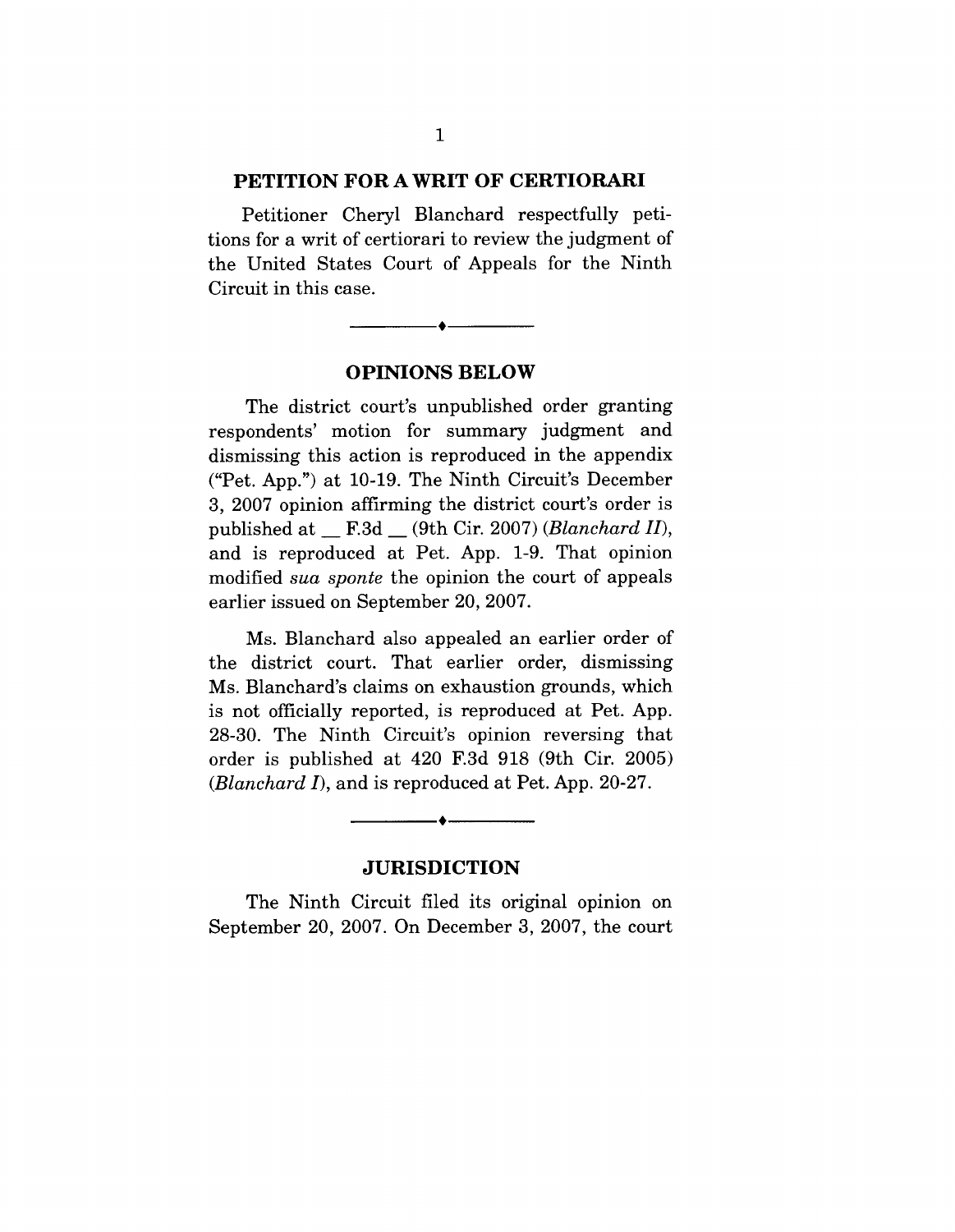of appeals issued *sua sponte* a modified opinion. This Court has jurisdiction under 28 U.S.C. § 1254(1).

#### **STATUTORY PROVISIONS**

Section 1415(*l*) of Title 20 to the United States Code provides:

Nothing in this chapter shall be construed to restrict or limit the rights, procedures, and remedies available under the Constitution, the Americans with Disabilities Act of 1990, title V of the Rehabilitation Act of 1973, or other Federal laws protecting the rights of children with disabilities, except that before the filing of a civil action under such laws seeking relief that is also available under this subchapter, the procedures under subsections (f) and (g) shall be exhausted to the same extent as would be required had the action been brought under this subchapter.

Section 1983 of Title 42 to the United States Code provides:

Every person who, under color of any statute, ordinance, regulation, custom, or usage, of any State or Territory or the District of Columbia, subjects, or causes to be subjected, any citizen of the United States or other person within the jurisdiction thereof to the deprivation of any rights, privileges, or immunities secured by the Constitution and laws, shall be liable to the party injured in

 $\label{eq:12} \tau_{\rm{M}} = \alpha \left( \hat{\sigma} - \hat{\sigma}_{\rm{M}} \right) = \hat{\sigma}_{\rm{M}} \hat{\sigma}_{\rm{M}} \hat{\sigma}_{\rm{M}} \hat{\sigma}_{\rm{M}} = \hat{\sigma}_{\rm{M}} \left( \hat{\sigma}_{\rm{M}} \right)$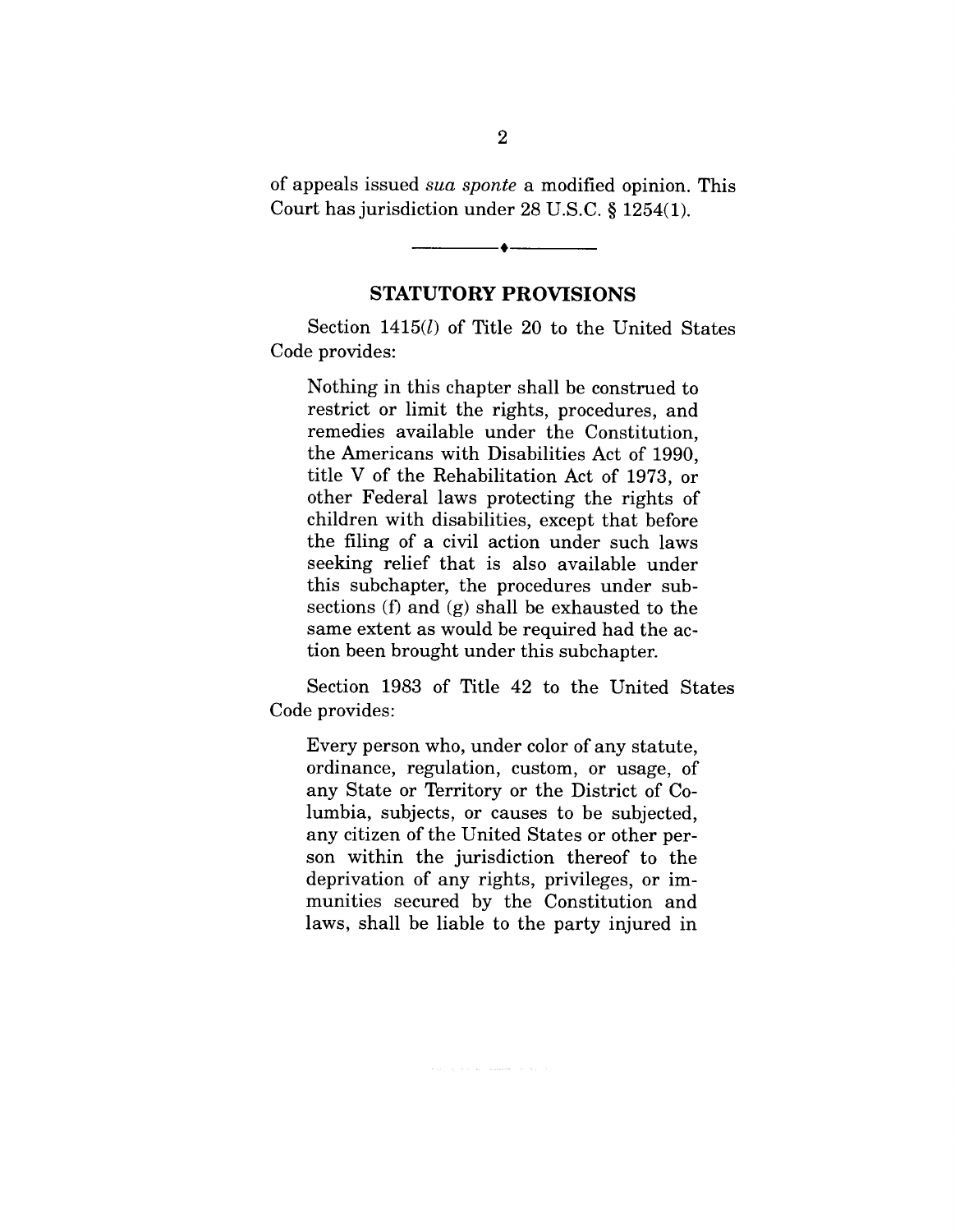an action at law, suit in equity, or other proper proceeding for redress, except that in any action brought against a judicial officer for an act or omission taken in such officer's judicial capacity, injunctive relief shall not be granted unless a declaratory decree was violated or declaratory relief was unavailable. For the purposes of this section, any Act of Congress applicable exclusively to the District of Columbia shall be considered to be a statute of the District of Columbia.

Sections 1415(i)(2)(A)-(C) of Title 20 to the United States Code provide:

(A) In general

Any party aggrieved by the findings and decision made under subsection (f) or (k) who does not have the right to an appeal under subsection (g), and any party aggrieved by the findings and decision made under this subsection, shall have the right to bring a civil action with respect to the complaint presented pursuant to this section, which action may be brought in any State court of competent jurisdiction or in a district court of the United States, without regard to the amount in controversy.

(B) Limitation

The party bringing the action shall have 90 days from the date of decision of the hearing officer to bring such an action, or, if the State has an explicit time limitation for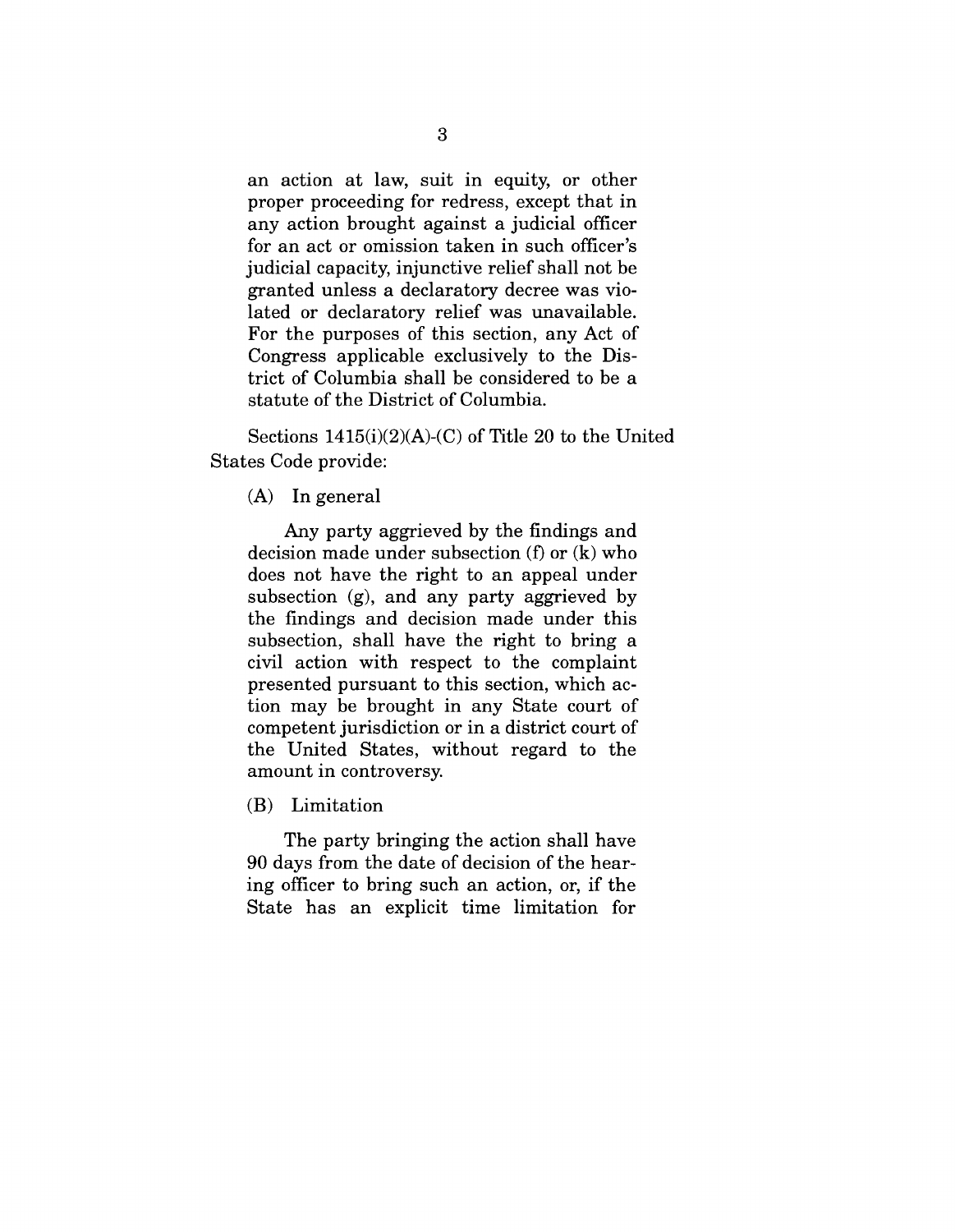bringing such action under this subchapter, in such time as the State law allows.

#### (C) Additional requirements

In any action brought under this paragraph, the court-

(i) shall receive the records of the administrative proceedings;

(ii) shall hear additional evidence at the request of a party; and

(iii) basing its decision on the preponderance of the evidence, shall grant such relief as the court determines is appropriate.

#### **STATEMENT OF THE CASE**

 $\bullet$ 

This petition arises out of Cheryl Blanchard's ongoing effort--already spanning more than eight years--to ensure that her autistic son, Daniel Blanchard, receives the free appropriate public education mandated by the Individuals with Disabilities Education Act ("IDEA"). The issues regarding Daniel's educational needs initially arose in 1999 when he transferred into the first grade in the Morton School District. This is an action seeking damages for financial losses and injuries sustained by Ms. Blanchard as a result of the respondents' repeated violations of the IDEA. Whether petitioner can recover such relief turns on whether § 1983 provides a cause of action to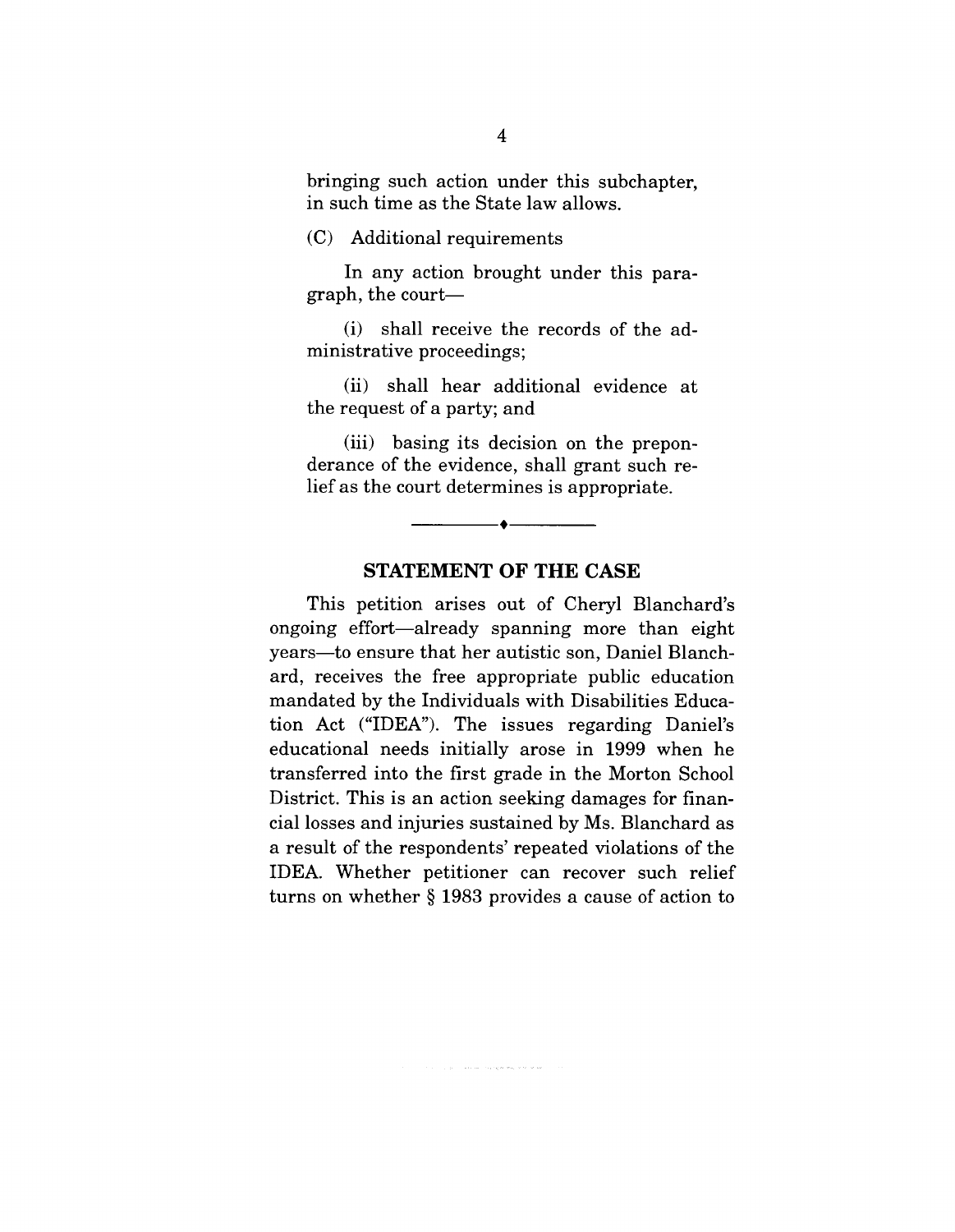enforce the IDEA, a question on which the courts of appeals are sharply divided.

### **I. THE YEARS OF ADMINISTRATIVE PRO-CEEDINGS AND COMPLAINTS**

In September 1999, first-grader Daniel Blanchard transferred into the Morton School District. Because Daniel was autistic, the IDEA required that the District provide him with a "free appropriate public education," 20 U.S.C.  $\S$  1400(d)(1)(A), and adopt for him an effective individualized education plan ("IEP"). Less than a month after Daniel enrolled in the first grade, Ms. Blanchard objected that he was not being provided with the appropriate education mandated by the IDEA.

After Ms. Blanchard's complaints to school officials failed to bring about the needed action, she requested a formal due process hearing required by the IDEA. At that hearing, held over three days in April 2000, Ms. Blanchard represented herself and her son. The District, represented by counsel, called a series of witnesses, including three experts. Despite the obvious disadvantages in proceeding pro se against a defendant represented by skilled counsel and outside experts, Ms. Blanchard prevailed.

The administrative law judge ("ALJ") concluded that "It]he District's failure to implement the IEP as adopted, failure to revise the IEP when it determined that it was inappropriate, and failure to get the training necessary to properly implement the IEP has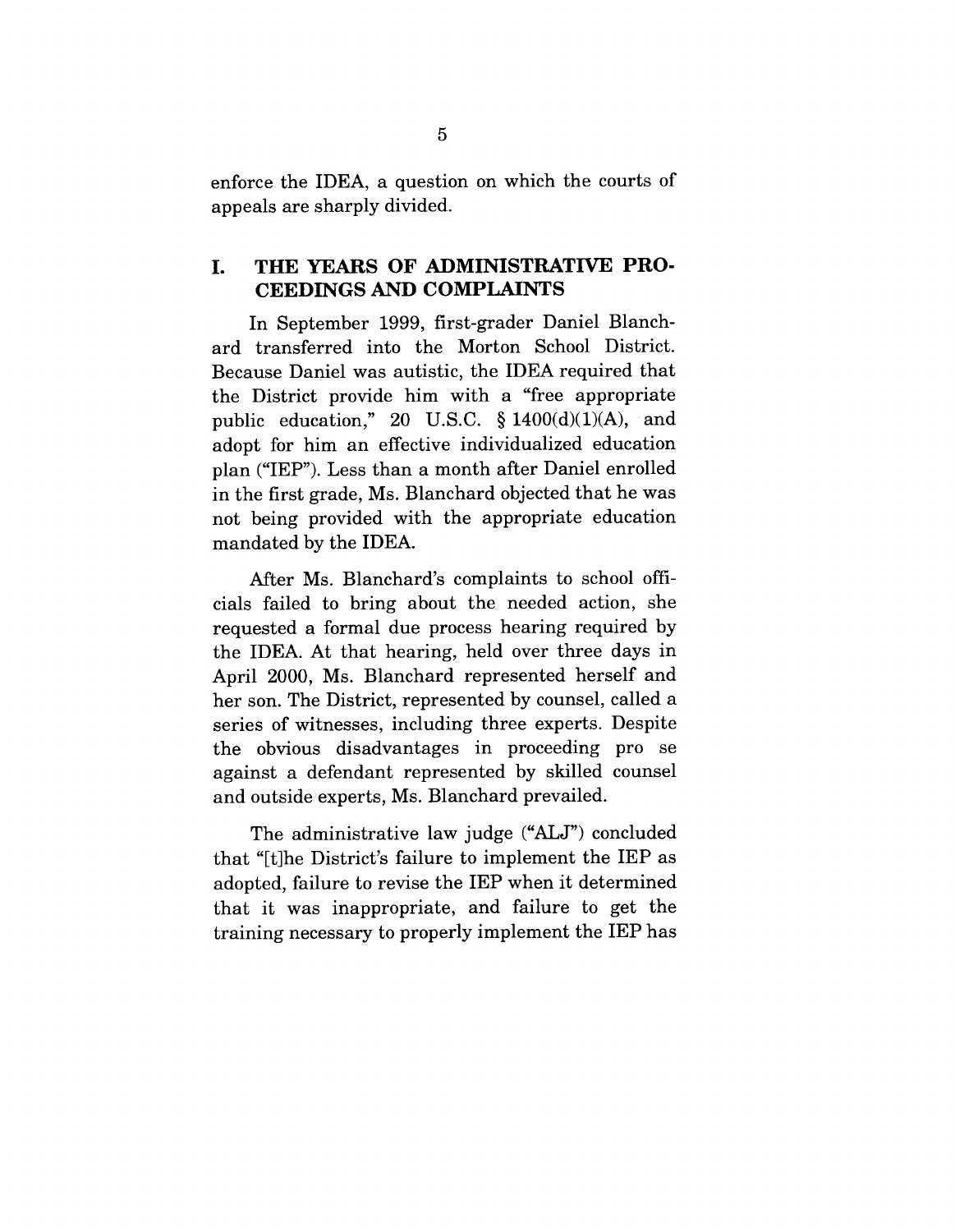resulted in a denial of" the free appropriate public education to Daniel mandated by the IDEA. E.R.<sup>1</sup> 54. The ALJ made extensive findings regarding the failure of the District to obey the IDEA, identifying at least ten different areas in which the district had "not implemented" the elements of Daniel's IEP, in some cases "wholly" or "completely disregard[ing]" those elements. E.R. 31-52. The ALJ ordered the District to (1) implement Daniel's IEP, including obtaining the necessary training, (2) monitor the implementation of the IEP, including providing monthly progress reports to Ms. Blanchard, and (3) provide compensatory education services to Daniel in order to remedy the District's failure to comply with the IDEA's statutory mandate "during a crucial period in [Daniel's] development." E.R. 54-55.

The 2000 ALJ order, however, was not successful in bringing about compliance with the IDEA. Over the years that followed Ms. Blanchard was forced to file a series of complaints with the District, objecting to repeated violations of Daniel's IEP or to other serious problems. In 2002, following a two-day due process hearing, an ALJ concluded that the District had failed to meet the requirement of the IDEA that it provide Daniel with extended school year services. E.R. 68. In 2003, Ms. Blanchard had to initiate yet another due process hearing, asserting among other

 $\hat{\mathcal{L}}_{\text{max}}$  , we can define the contract the contribution of the contract of  $\hat{\mathcal{L}}$ 

 $i$  "E.R." refers to the Excerpts of Record filed with the Ninth Circuit in *Blanchard H.*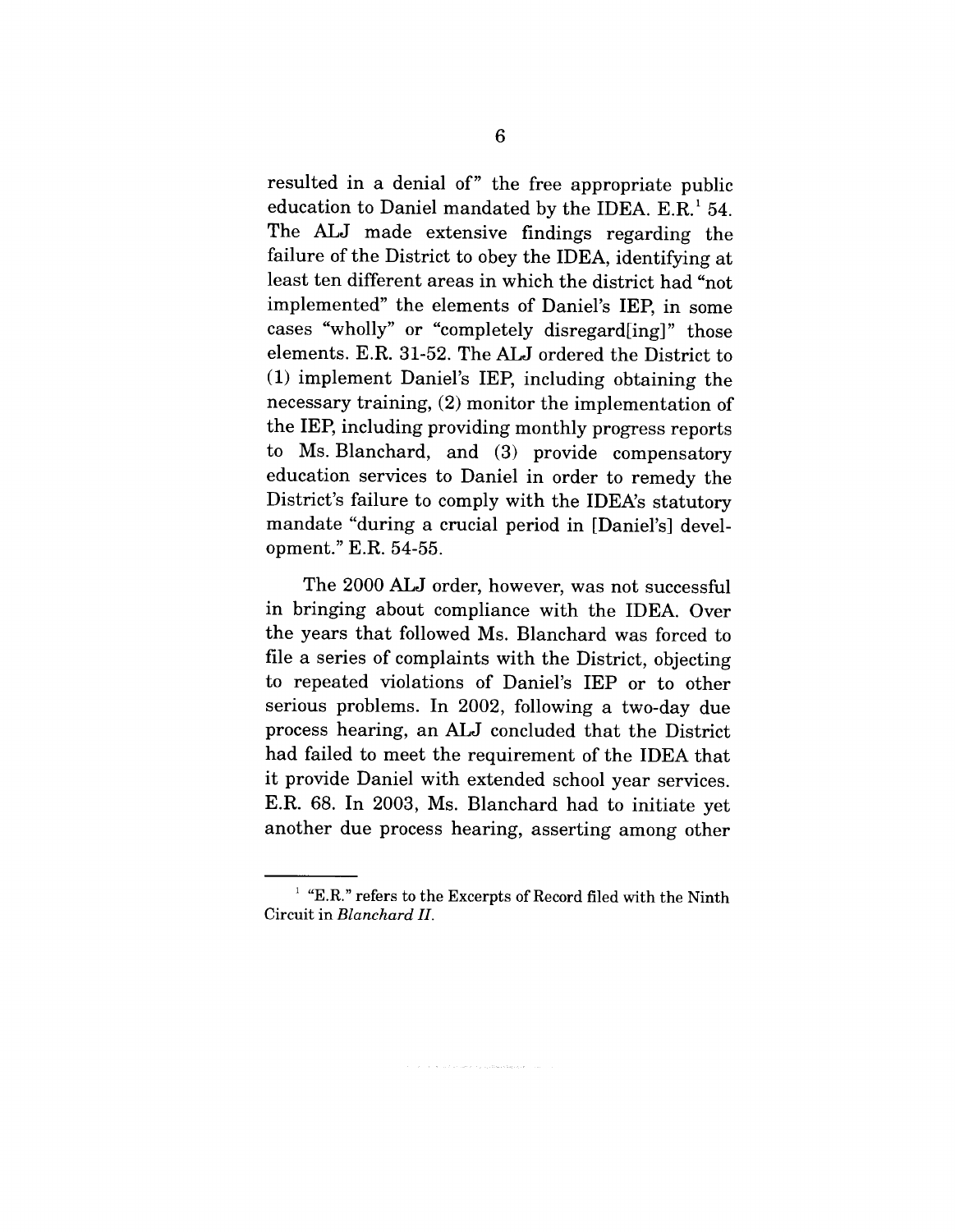things that the District had improperly interfered with an evaluation of Daniel and that the District staff assigned to work with Daniel were not adequately trained or skilled. The issues raised by that complaint were settled after the hearing began. E.R. 148-49. In 2005, Ms. Blanchard filed yet another complaint, this time with the Office of Superintendent of Public Instruction ("OSPI"), asserting that the District had not properly implemented Daniel's IEP in a number of respects, including by failing to provide her with certain required written notices, failing to provide Daniel with a communication device that was required by the IEP, failing to implement portions of the IEP, and failing to prepare adequate progress reports as required by the IEP. E.R. 150. The OSPI sustained Ms. Blanchard's contention that the District did not adequately implement Daniel's IEP. E.R. 150-52. Since 1999, Ms. Blanchard has prevailed at other due process hearings and made additional complaints to the District that were resolved before hearing, or without resort to such a hearing.

#### **II. THE PROCEEDINGS BELOW**

Before the end of these administrative proceedings and complaints, Ms. Blanchard filed the complaint at issue here, seeking redress under § 1983 for the asserted violations of the IDEA. The complaint requested damages for the emotional distress and over \$25,000 in lost income that Ms. Blanchard had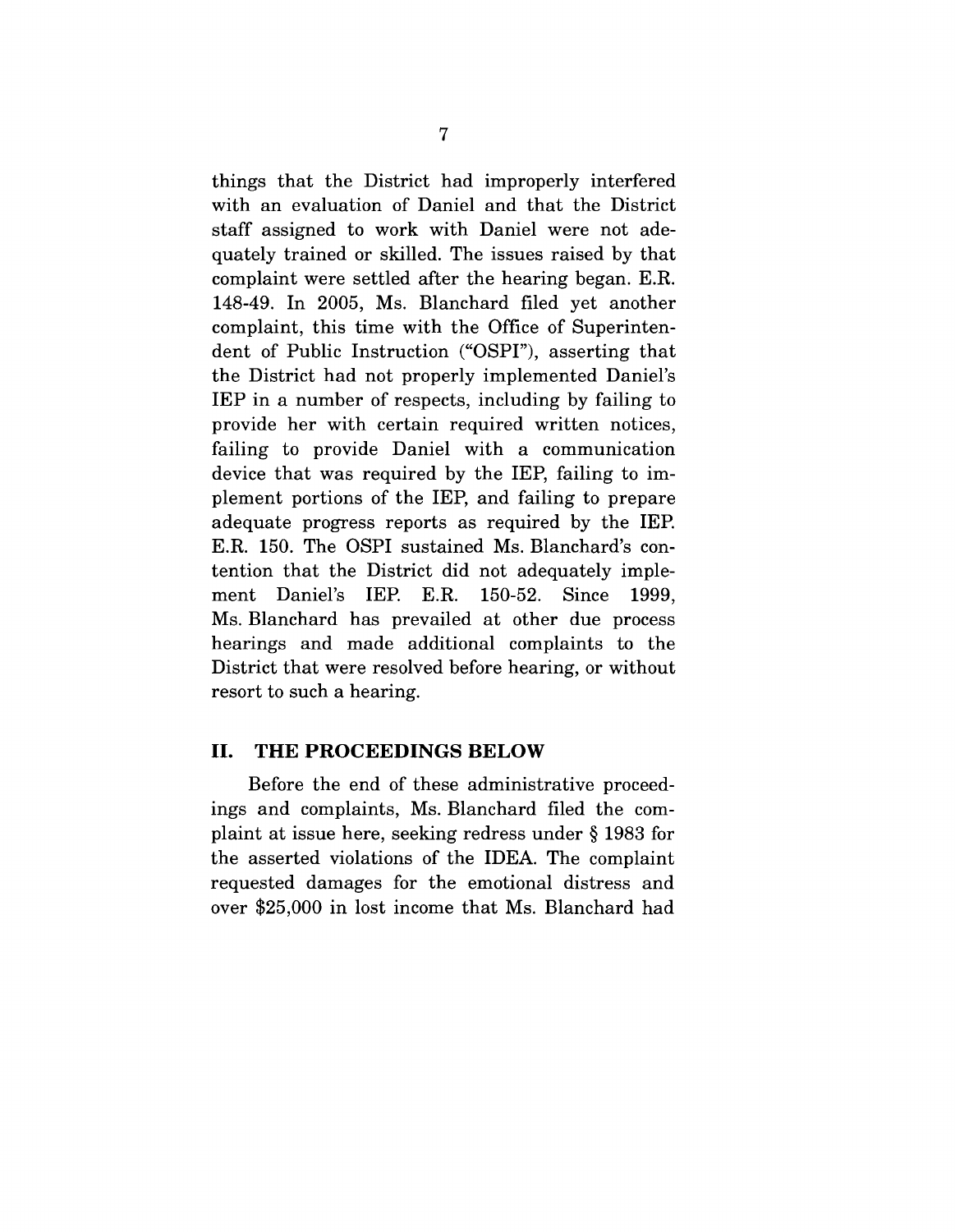suffered during her ultimately successful efforts to obtain benefits for Daniel under the IDEA. E.R. 9.

In 2003, the District Court dismissed Ms. Blanchard's complaint, reasoning that she had failed to exhaust administrative remedies under the IDEA. Pet. App. 29-30. In 2005, the Ninth Circuit reversed. The court of appeals held that because Ms. Blanchard sought monetary relief on her own behalf, rather than on behalf of her son, there were no administrative remedies for her to exhaust under the IDEA. Pet. App. 21-22, 25-27. In so holding, it acknowledged that "the remedies available under the IDEA... do not provide an adequate remedy for Blanchard." Pet. App. 25 (citation omitted).

On remand, the District court again dismissed Ms. Blanchard's claims as a matter of law. The District Court reasoned that the IDEA only establishes rights for children with disabilities, not for their parents. Because on this view Ms. Blanchard "ha[d] no individually enforceable right under the IDEA," there was no right that she could enforce by means of § 1983. Pet. App. 16.

While this case was again pending on appeal, this Court decided *Winkelman ex rel. Winkelman v. Parma City School District, \_\_* U.S. \_\_, 127 S. Ct. 1994 (2007). *Winkelman* held that parents themselves, as well as their disabled children, have rights under the IDEA. *Id.* at 2005. The Ninth Circuit recognized that "in light of *Winkelman,* the district

.<br>The contract of the property of the starts with the start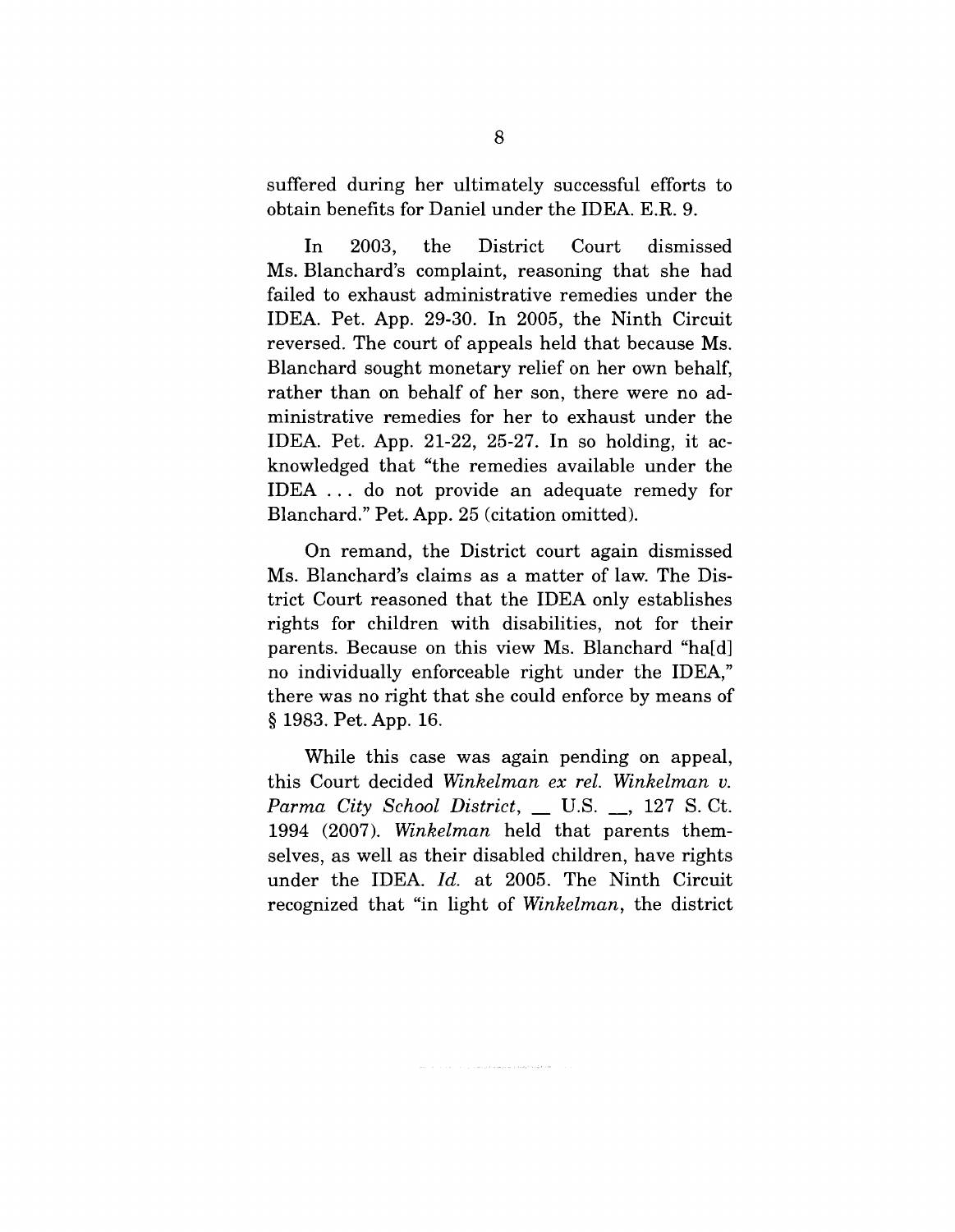court was not correct in ruling that the IDEA creates no individual rights in parents." Pet. App. 8.

The Ninth Circuit nonetheless affirmed the dismissal of Ms. Blanchard's complaint. The court of appeals reasoned that statutory requirements established by the IDEA can only be enforced in a civil action under the IDEA itself. Pet. App. 4-8; 20 U.S.C. § 1415(i)(2). Although § 1983 ordinarily provides a cause of action to enforce rights created by federal statutes, the court of appeals concluded that the IDEA itself is a "comprehensive ... scheme" evincing a congressional intent not to permit enforcement of the IDEA by means of a § 1983 action. Pet. App. 8. The court rejected Ms. Blanchard's argument that a 1986 amendment to what is now the IDEA, 20 U.S.C.  $§ 1415(l)$ , preserves such § 1983 claims. Pet. App. 6-8.

The court of appeals candidly acknowledged that its decision was in conflict with decisions on the same issue in the Second and Seventh Circuits. "There is an existing circuit split on whether, with the [1986] amendment, Congress intended the IDEA rights to be enforceable under § 1983." Pet. App. 6.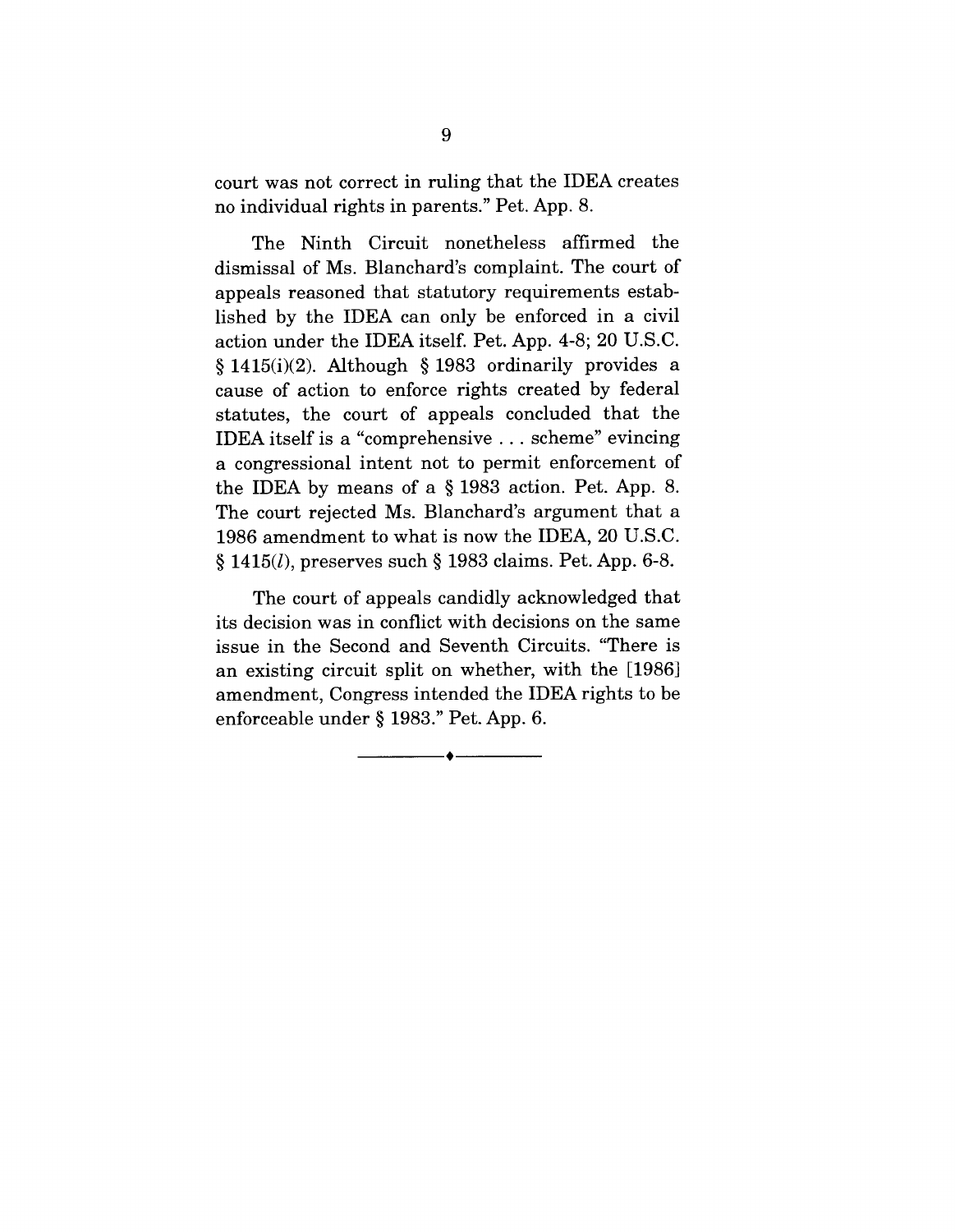#### **REASONS FOR GRANTING THE PETITION**

**I. THERE IS A WELL-ESTABLISHED INTER-CIRCUIT CONFLICT REGARDING WHETHER § 1983 PROVIDES A CAUSE OF ACTION TO ENFORCE THE INDIVIDU-ALS WITH DISABILITIES EDUCATION** ACT.

This case presents a mature and intractable intercircuit conflict regarding whether § 1983 provides a cause of action to enforce the IDEA. This growing conflict has existed for over a decade. Today ten circuits have addressed the question. Four circuits have concluded that § 1983 does provide such a cause of action, and would permit the claim in the instant case to proceed. Six circuits, including the Ninth Circuit in the instant case, have concluded to the contrary that § 1983 cannot be utilized to enforce the IDEA.

This conflict has its roots in this Court's decision in *Smith v. Robinson,* 468 U.S. 992 (1984). *Smith* concerned the availability of a § 1983 action under the Education for All Handicapped Children Act ("EHA"), the statute later superseded by the IDEA. $2$ *Smith* held that the EHA itself provides the exclusive

<sup>&</sup>lt;sup>2</sup> Many of the provisions in the IDEA were originally enacted as the EHA. In 1990, Congress renamed this legislation the Individuals with Disabilities Education Act. The changes in this legislation, other than the adoption of  $\S 1415(l)$ , are not material to this litigation. For simplicity we have substituted bracketed references to the IDEA in decisions that in fact reference the EHA.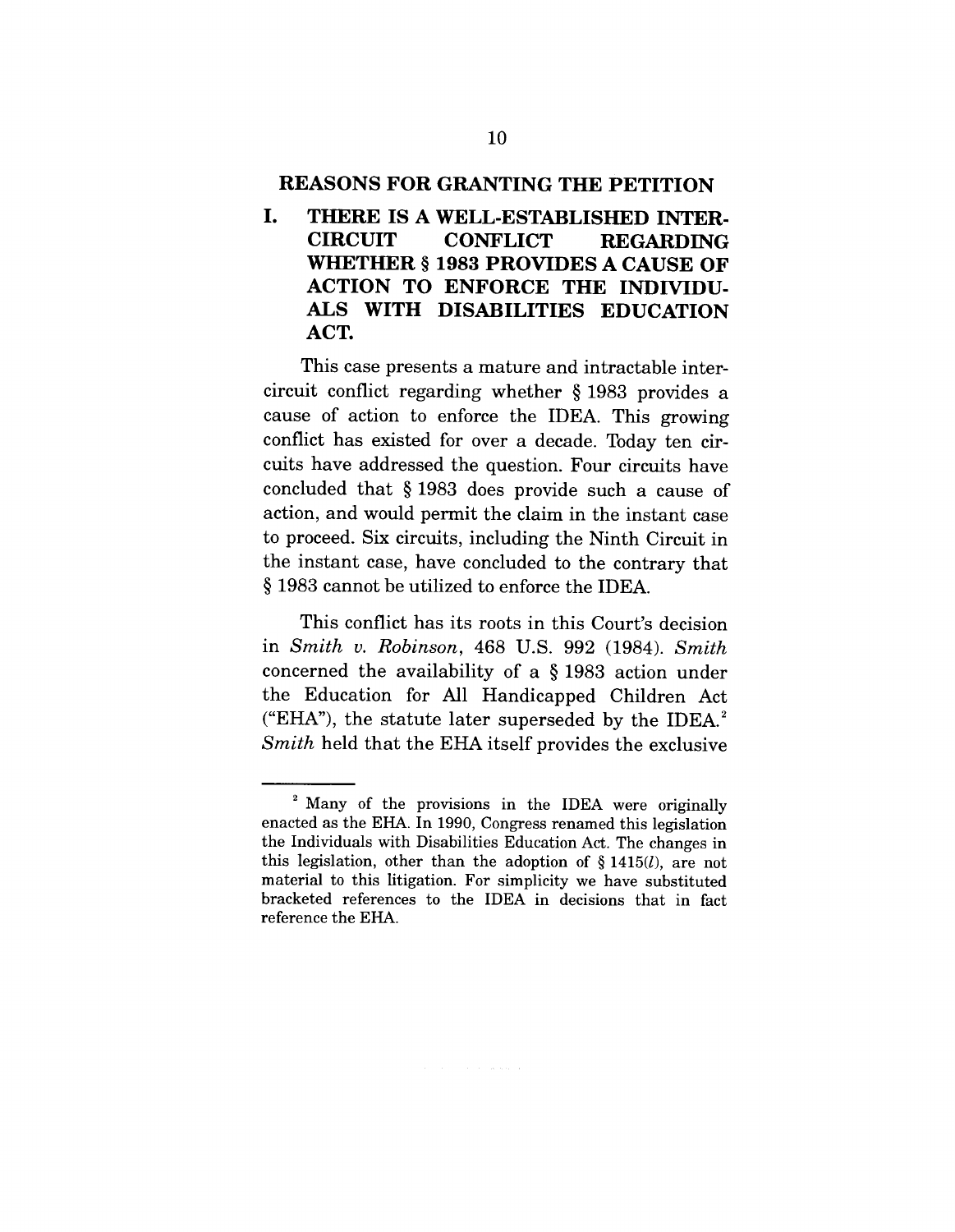means of enforcing any rights related to the education of disabled children in public primary and secondary schools. More specifically, *Smith* concluded that § 1983 could not be utilized to enforce such rights. Noting that the EHA, unlike § 1983, contains a specific exhaustion requirement, the Court reasoned that

[i]f § 1983 stood as an independent avenue of relief for petitioners, then they could go straight to court to assert it.... [Section] 1983 is a statutory remedy and Congress retains the authority to repeal it or replace it with an alternative remedy.... In this case, we think Congress' intent is clear. Allowing a plaintiff to circumvent the EHA administrative remedies would be inconsistent with Congress' carefully tailored scheme.

Id. at 1012 (citations and footnote omitted).

In response to *Smith,* Congress adopted the Handicapped Children's Protection Act of 1986. *See* Pub. L. No. 99-372, 100 Stat. 796. Section 3 of that Act, codified in 20 U.S.C.  $\S$  1415 $(l)$ , now provides with regard to the IDEA:

Nothing in this chapter shall be construed to restrict or limit the rights, procedures, and remedies available under the Constitution, the Americans with Disabilities Act of 1990, title V of the Rehabilitation Act of 1973, or other Federal laws protecting the rights of children with disabilities, except that before the filing of a civil action under such laws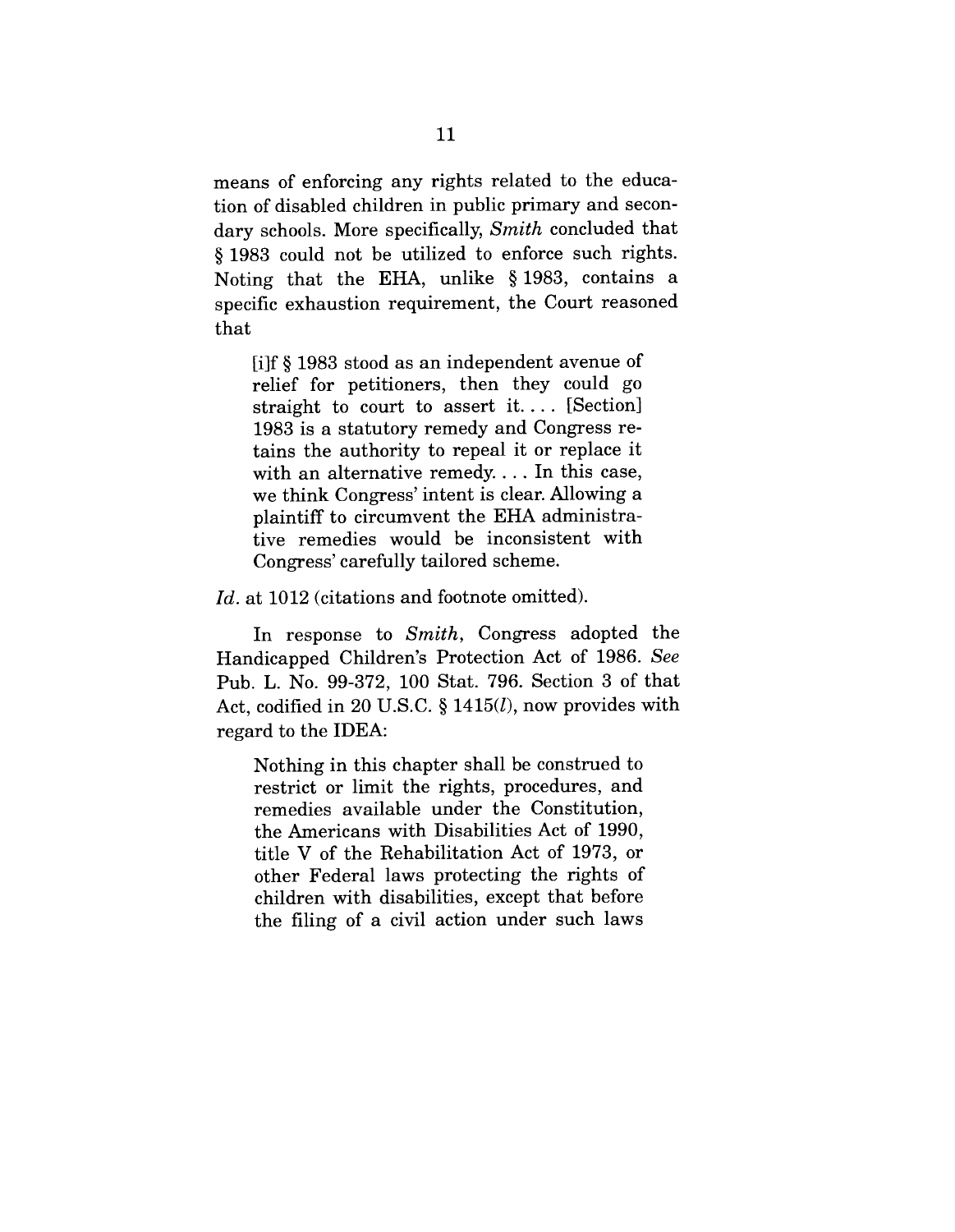seeking relief that is also available under this subchapter, the procedures under subsections (f) and (g) shall be exhausted to the same extent as would be required had the action been brought under this subchapter.

The effect of  $\S 1415(l)$  is to permit plaintiffs to seek to utilize "procedures[] and remedies" not included in the IDEA itself, provided that they first exhaust any administrative remedies available to them under the IDEA.

The courts of appeals are sharply divided regarding whether the "procedures[ ] and remedies" authorized by  $\S 1415(l)$  include an action under  $\S 1983$ , including an action under § 1983 to enforce the IDEA, or its predecessor the EHA. The question is important because the remedies provided by § 1983 may not be available under the IDEA itself.

## **A. The Second, Fifth, Sixth, and Seventh Circuits Have Concluded That § 1983 Provides a Cause of Action to Enforce the IDEA.**

The Second Circuit was the first court of appeals to address this question. *Mrs. W. v. Tirozzi,* 832 F.2d 748, 754-56 (2d Cir. 1987). In resolving the issue only a year after the enactment of  $\S 1415(l)$ , the Second Circuit relied heavily on the fact that both the House Report and the Conference Report regarding  $\S 1415(l)$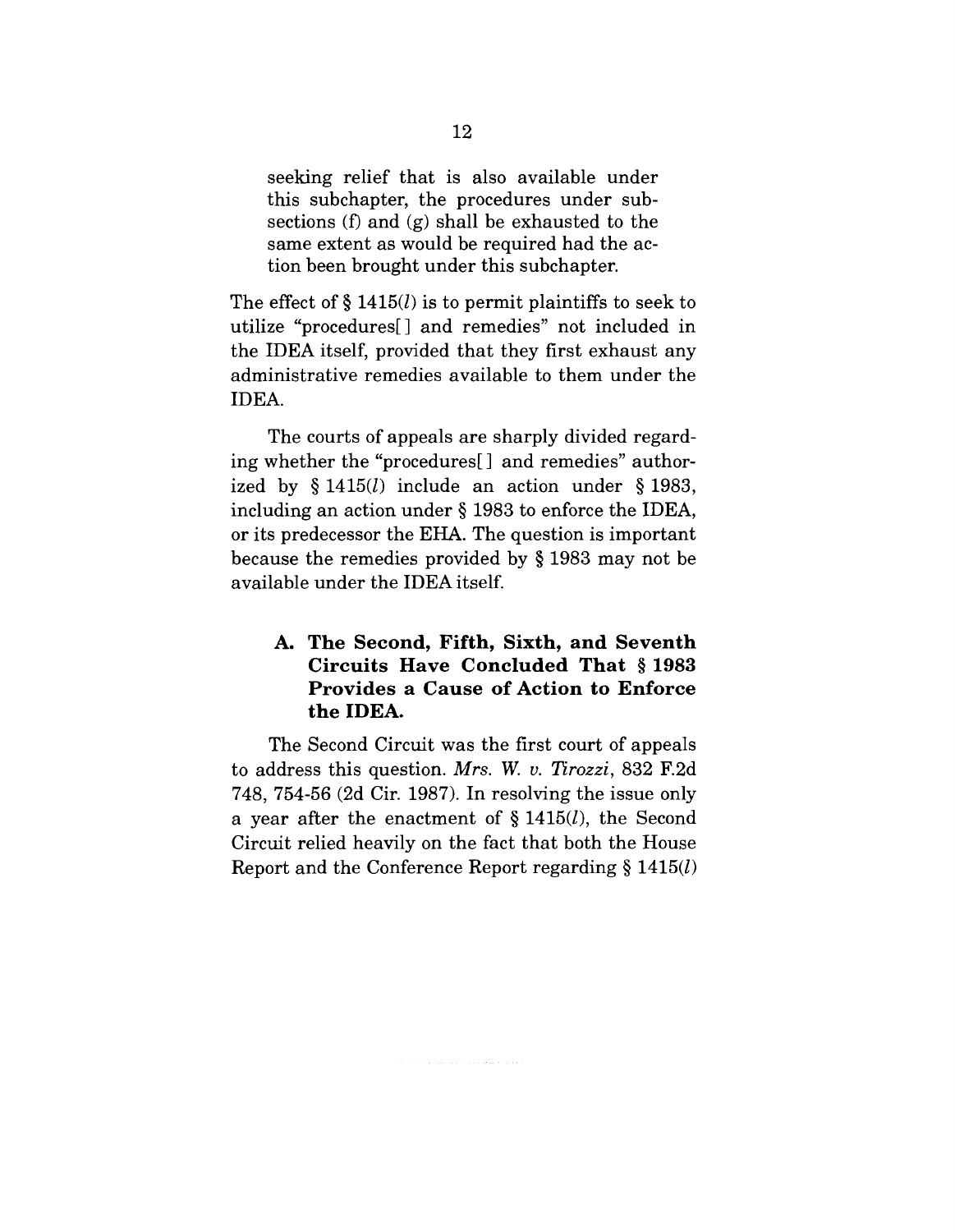expressly stated that § 1983 actions would be permitted. *Id.* at 754-55.<sup>3</sup> "In light of this clear legislative history, we hold that parents are entitled to bring a § 1983 action based on alleged violations of the [IDEA]." *Id.* at 755.

In *Weixel v. Board of Education of New York,* 287 F.3d 138, 151 (2d Cir. 2002), the Second Circuit reaffirmed its view that § 1983 provides a cause of action to enforce the IDEA, specifically sustaining a § 1983 action for damages caused by a violation of the IDEA. Earlier this year that court of appeals again reiterated that in the Second Circuit "[i]t is wellsettled that, while the IDEA itself does not provide for monetary damages, plaintiffs may sue pursuant to § 1983 to enforce its provisions ... and to obtain damages for violations of such provisions." *Smith v. Guilford Bd. of Educ.,* No. 06-1094-cv, 2007 WL 1725512, at \*\*4 (2d Cir. June 14, 2007).

In *Marie O. v. Edgar,* 131 F.3d 610 (7th Cir. 1997), the Seventh Circuit also concluded that § 1415(/) provides a civil action to enforce the IDEA.

[Section]  $1415$ <sup>[[]</sup>]) makes clear that Congress intended that a § 1983 remedy be available to the beneficiaries of the statute.... [Section]  $1415(l)$  was enacted in response to the

 $3$  At the time of this decision what is now § 1415(*l*) was contained in § 1415(f). For simplicity we have substituted bracketed references to  $\S 1415(l)$  in decisions that in fact reference the same provision when it was codified as  $\S 1415(f)$ .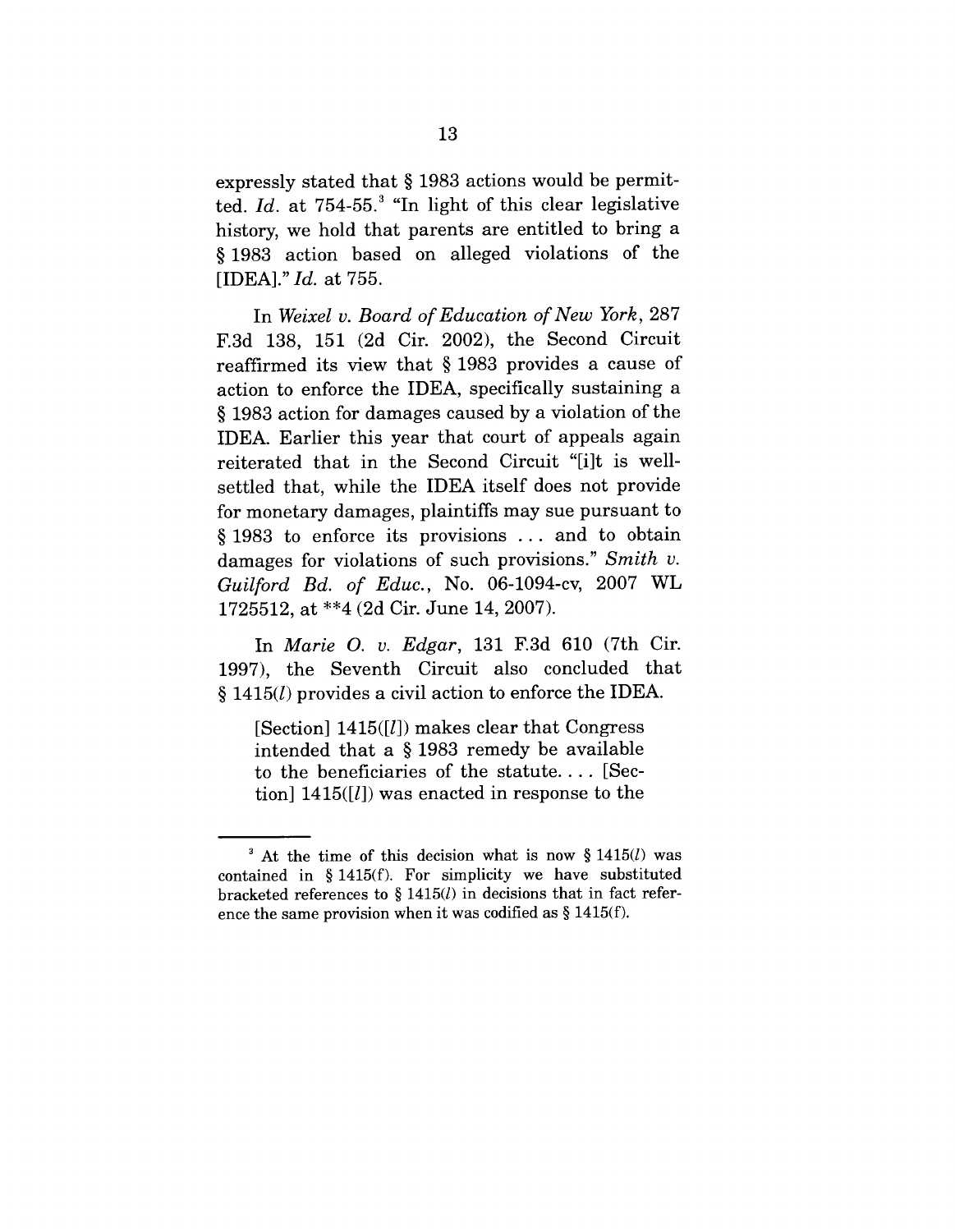Supreme Court's decision in *Smith v. Robinson .... Smith* had held that .... [IDEA]'s extensive administrative scheme ... foreclosed a § 1983 or similar action. Congress responded by enacting  $\S 1415([l])$  which allowed  $\dots$  § 1983 claims under the [IDEA].  $\dots$ 

 $\ldots$  [Section] 1415([*l*]) was enacted for the express purpose of ensuring that § 1983 claims would be available to enforce the [IDEA].

#### Id. at 621-22 (footnotes and citations omitted).

The Fifth Circuit has aligned itself with the Second and Seventh Circuits. In *Angela L. v. Pasadena Independent School District,* 918 F.2d 1188 (5th Cir. 1990), the court stated that by enacting the 1986 amendment to the IDEA Congress "rejected the Court's conclusion in *Smith* that the [IDEA] was an 'exclusive remedy.' 20 U.S.C.  $\S 1415([l])$ . Consequently, parents may continue to allege violations of 42 U.S.C. § 1983 and section 504 of the Rehabilitation Act. These statutes permit parents to obtain relief which otherwise is unavailable from the [IDEA]." *Id.* at 1193 n.3. In light of *Angela L.,* the availability of § 1983 actions is "well settled" in the Fifth Circuit. *Pace v. Bogalusa City Sch. Bd.,* No. Civ.A. 99-806, 2001 WL 969103, at \*2 (E.D. La. Aug. 23, 2001)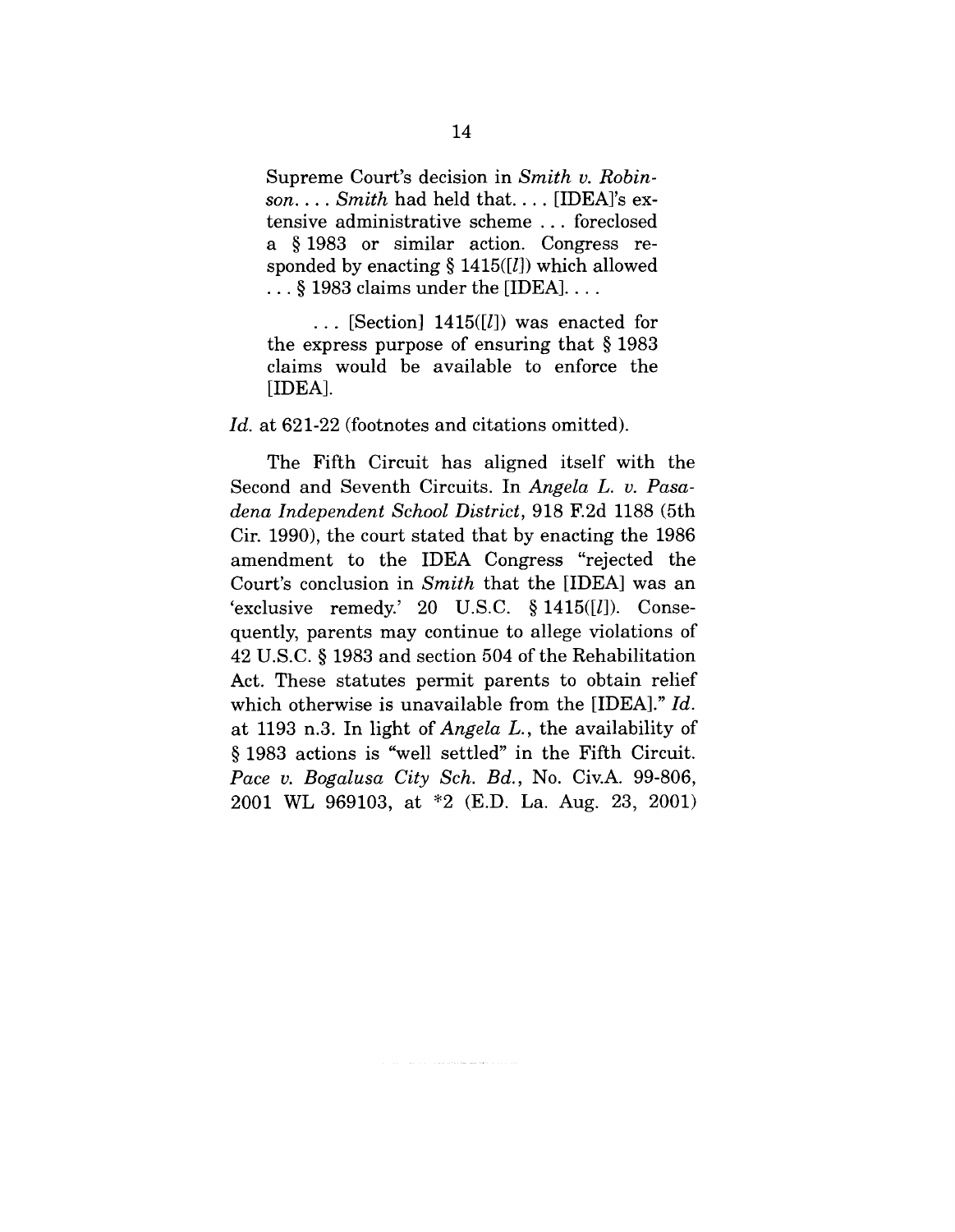(citing *Angela* L.), *aff'd in part on other grounds,* 403 F.3d  $272$  (5th Cir. 2005) (en banc).<sup>4</sup>

Finally, in *Gean v. Hattaway,* 330 F.3d 758 (6th Cir. 2003), the Sixth Circuit held that a plaintiff may bring an action pursuant to § 1983 for damages based on underlying violations of the IDEA, and that when a plaintiff's claim for money damages seeks relief not available under the IDEA, the plaintiff need not exhaust administrative remedies provided for in the Act. *Id.* at 774 ("It is when a plaintiff has a legitimate claim for 'general damages' not available under the IDEA that we have been willing to allow her to bypass the administrative process detailed in that statute...." $)$ .

## **B. Six Other Circuits Hold That § 1983 Does Not Provide a Cause of Action to Enforce the IDEA.**

The Third Circuit has expressly rejected the view of the Second, Fifth, Sixth, and Seventh Circuits that § 1415 $(l)$  assures the viability of a § 1983 claim. A.W. *v. Jersey City Pub. Sch.,* 486 F.3d 791, 802-03 (3d Cir.

*<sup>4</sup> See also R.J.v. McKinney Ind. Sch. Dist.,* No. 4:05CV257, 2005 WL 3576839, at \*3 (E.D. Tex. Dec. 29, 2005) (citing *Angela* L.); *Doe ex rel. Doe v. S & S Consol. I.S.D.,* 149 F. Supp. 2d 274, 303 (E.D. Tex. 2001) (citing *Angela L.), aft'd,* 309 F.3d 307 (5th Cir. 2002).

<sup>5</sup> Because the plaintiff in *Gean* was seeking restitution for past payments for educational services, the Sixth Circuit concluded that exhaustion of these claims was required. *Id.*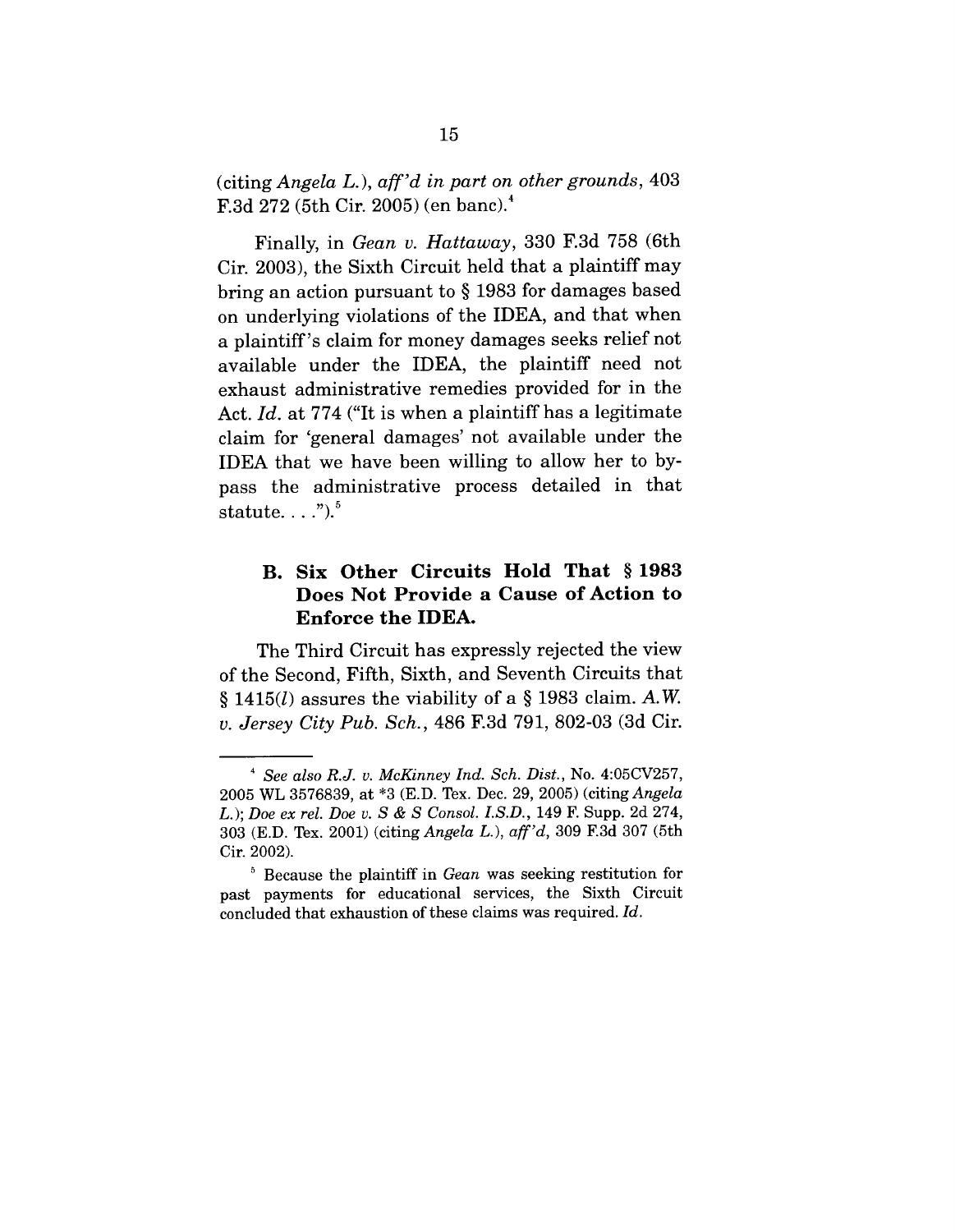2007) (en banc). The Third Circuit disagreed in particular with the Seventh Circuit's reliance on the legislative history of § 1415(/).

We ... reject [the plaintiff's] contention that the references to § 1983 in the legislative history of  $\S 1415(l)$  show that Congress intended to preserve the availability of § 1983 to remedy violations of IDEA-created rights....

... Given th[e] comprehensive scheme [in the IDEA], Congress did not intend § 1983 to be available to remedy violations of the IDEA....

*Id.* at 803 (footnote and citations omitted). The Ninth Circuit in the instant case adopted a similar view, explaining that the court was "persuaded by" the Third Circuit decision in A.W., and quoting the Third Circuit's reasoning that the "comprehensive scheme" in the IDEA precluded enforcement under § 1983. Pet. App. 7.

In *Diaz-Fonseca v. Puerto Rico,* 451 F.3d 13, 28 (1st Cir. 2006), the First Circuit held that § 1983 could not be used to enforce the IDEA because that would permit a plaintiff in a § 1983 action to obtain remedies that were not provided by the IDEA itself. The Eighth Circuit relied on the same reasoning to reject § 1983 actions to enforce the IDEA. "[P]laintiffs' claims based upon defendants' alleged violations of the IDEA may not be pursued in this § 1983 action because general and punitive damages for the types of injuries alleged by plaintiffs are not available

 $\langle \tau_{\rm{max}} \rangle = \langle \tau_{\rm{max}} \rangle \langle \tau_{\rm{max}} \rangle$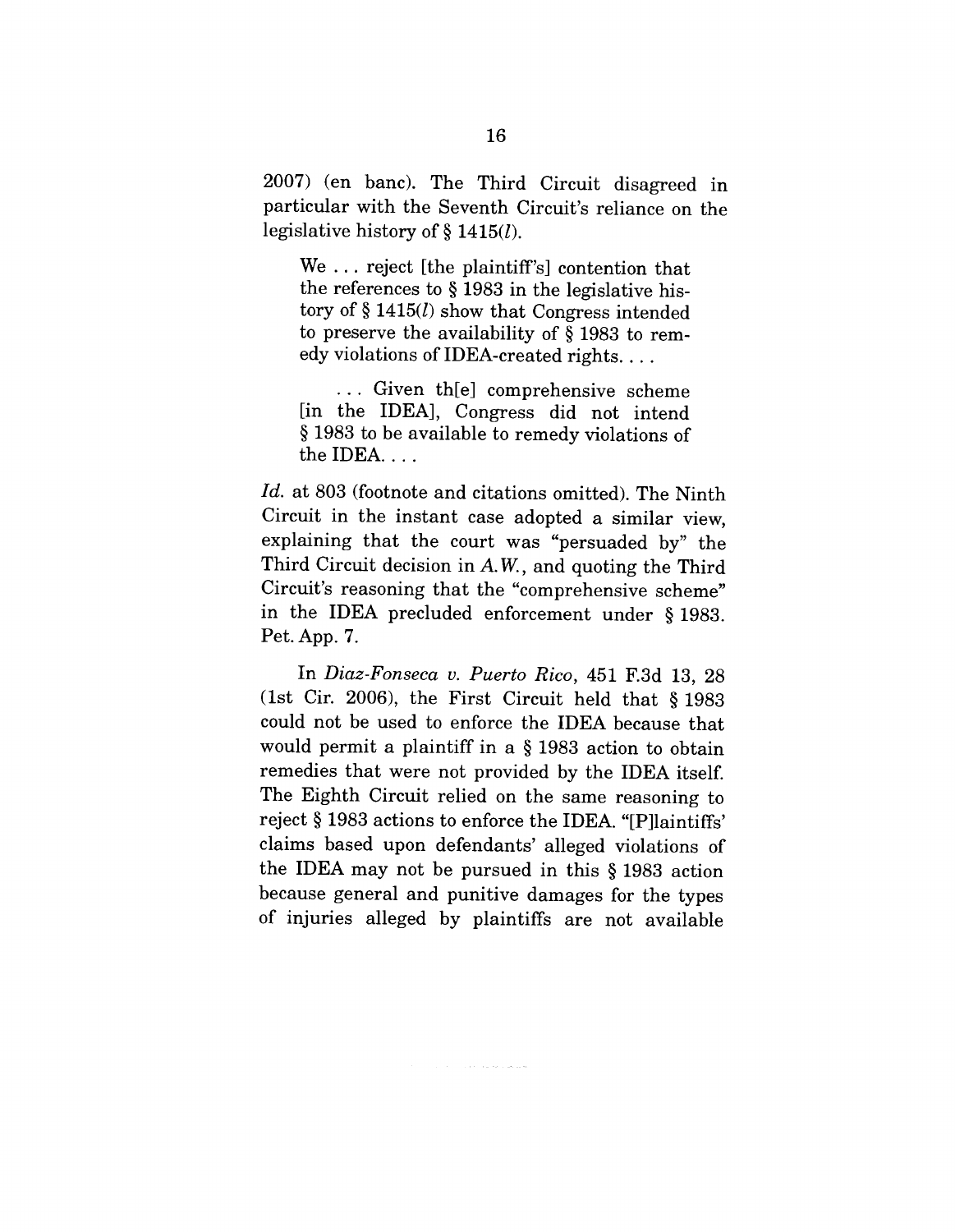under the IDEA." *Heidemann v. Rother,* 84 F.3d 1021, 1033 (8th Cir. 1996).

In *Padilla ex rel. Padilla v. School District No. 1, Denver,* 233 F.3d 1268, 1273-74 (10th Cir. 2000), the Tenth Circuit reasoned that this Court's *post-Smith* decisions preclude use of § 1983 to enforce the IDEA. On two occasions since *Smith,* the court of appeals noted, the Court has continued to cite *Smith* in determining the availability of § 1983 to remedy violations of a statute. "Based on these cases, it appears the Supreme Court considers *Smith* to be alive and well insofar as it asserts that § 1983 may not be used to remedy IDEA violations." *Id.* at 1274.

In *Sellers ex rel. Sellers v. School Board of Manassas,* 141 F.3d 524, 529-31 (4th Cir. 1998), the Fourth Circuit rejected on a different ground reliance on § 1983 to enforce the IDEA. Section  $1415(l)$ , the Fourth Circuit reasoned, allows only § 1983 actions to enforce constitutional rights related to the education of disabled children, but does not permit § 1983 actions to enforce statutory rights, such as the rights created by the IDEA. "[S]ection  $1415([l])$  does permit plaintiffs to resort to section 1983 for *constitutional* violations, notwithstanding the similarity of such claims to those stated directly under IDEA. But section  $1415([l])$  does not permit plaintiffs to sue under section 1983 for an IDEA violation, which is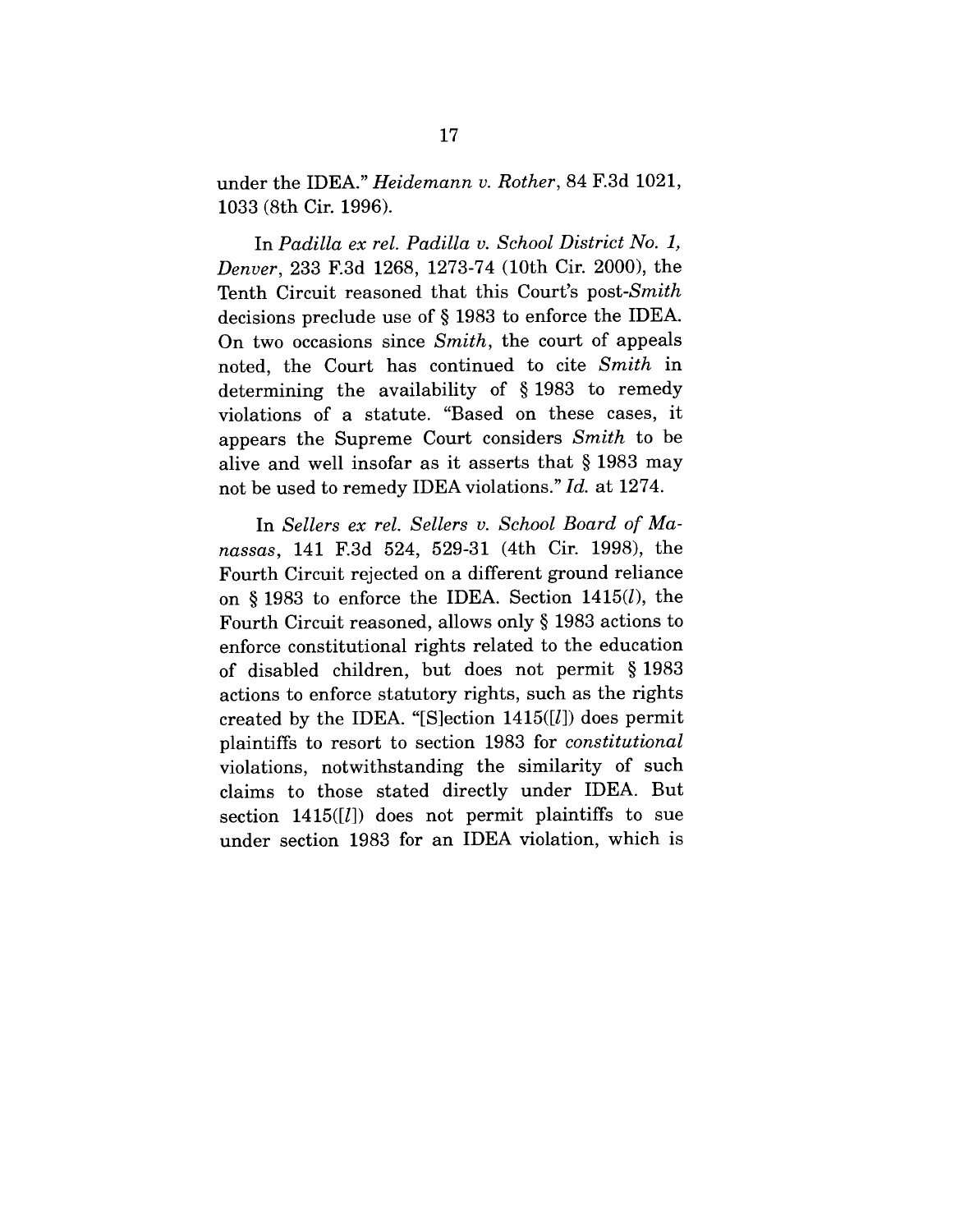*statutory* in nature." *Id.* at 530 (emphasis in original $).<sup>6</sup>$ 

### **C. This Inter-Circuit Conflict Is Widely Recognized.**

The Ninth Circuit's decision below candidly recognized the well-established inter-circuit conflict that exists about this recurring question of law.

There is an existing circuit split on whether, with the amendment [adding] section  $1415(l)$ ], Congress intended the IDEA rights to be enforceable under § 1983. The First, Third, Fourth, and Tenth Circuits have held that Congress did not so intend. The Second and Seventh Circuits have held that Congress did so intend ....*See A.W.v. Jersey City Pub. Sch ....* (surveying the existing circuit split... ).

Pet. App. 6-7 (footnotes omitted).<sup>7</sup>

In *Padilla,* the Tenth Circuit acknowledged that the "[c]ircuits that have addressed the question [of whether § 1983 may be used to enforce the IDEA]

<sup>~</sup> The Sellers urged the Fourth Circuit to adopt the contrary position. *See* Brief for Appellants, *Sellers,* 141 F.3d 524 (No. 97- 1762), 1997 WL 33492433, at \*17-21, 29-38.

<sup>&</sup>lt;sup>7</sup> In its briefing before the Ninth Circuit, the District likewise acknowledged the split among the circuits on this issue. *See* Brief of Appelles [sic] at 13-14, 17, *Blanchard H, \_\_* F.3d \_\_ (No. 06-35388) (discussing, inter alia, the Fourth Circuit's opinion in *Sellers* and the Second Circuit's opinion in *Mrs. W.).*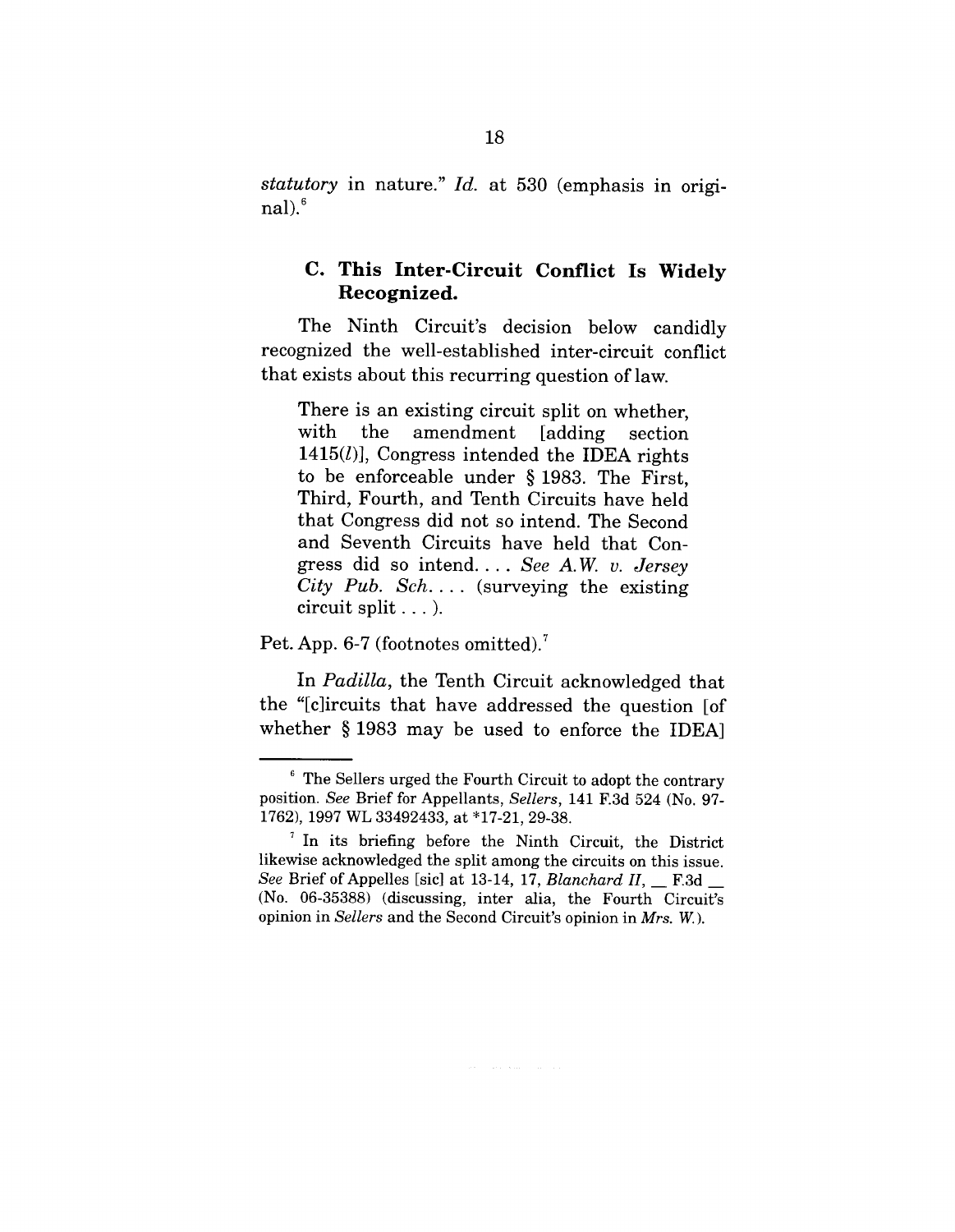have not come to the same conclusion." 233 F.3d at 1272. In A.W., the Third Circuit pointed out that "reasonable minds have differed as to the ... interpretation of the congressional reaction to *Smith v. Robinson* embodied in § 1415(/)." 486 F.3d at 797; *id.* at 798 ("[T]he issue ha[s] created a circuit split."). The Third Circuit noted that decisions in the Second and Seventh Circuits "have concluded that Congress intended to allow recourse to § 1983 to remedy IDEA violations," *id.* at 799 n.12, while decisions in the Fourth and Tenth Circuits had reached the opposite conclusion, *id.* at 797-98.

Many district courts have likewise recognized that the circuits are split on this issue. Earlier this year, the court in *Carney ex rel. Carney v. Nevada ex rel. Department of Education,* No. 03:05-CV-00713- LRH-RAM, 2007 WL 777697 (D. Nev. Mar. 12, 2007), *clarified on other grounds by* 2007 WL 3256573 (D. Nev. Oct. 31, 2007), observed that "[t]here is a split of authority in the federal circuits as to whether redress for violations of IDEA may be pursued through a § 1983 claim." *Id.* at \*2. The Connecticut District Court in *M.H. v. Bristol Board of Education,* 169 F. Supp. 2d 21 (D. Conn. 2001), similarly noted "[t]here is currently a split among the circuit courts regarding whether the IDEA provides the exclusive remedy for violations of its provisions, or whether § 1983 is available to assert a cause of action for damages." *Id.* at 28. Several other decisions have also recognized this well-established conflict. *Zearley v. Ackerman,* 116 F. Supp. 2d 109, 114 (D.D.C. 2000)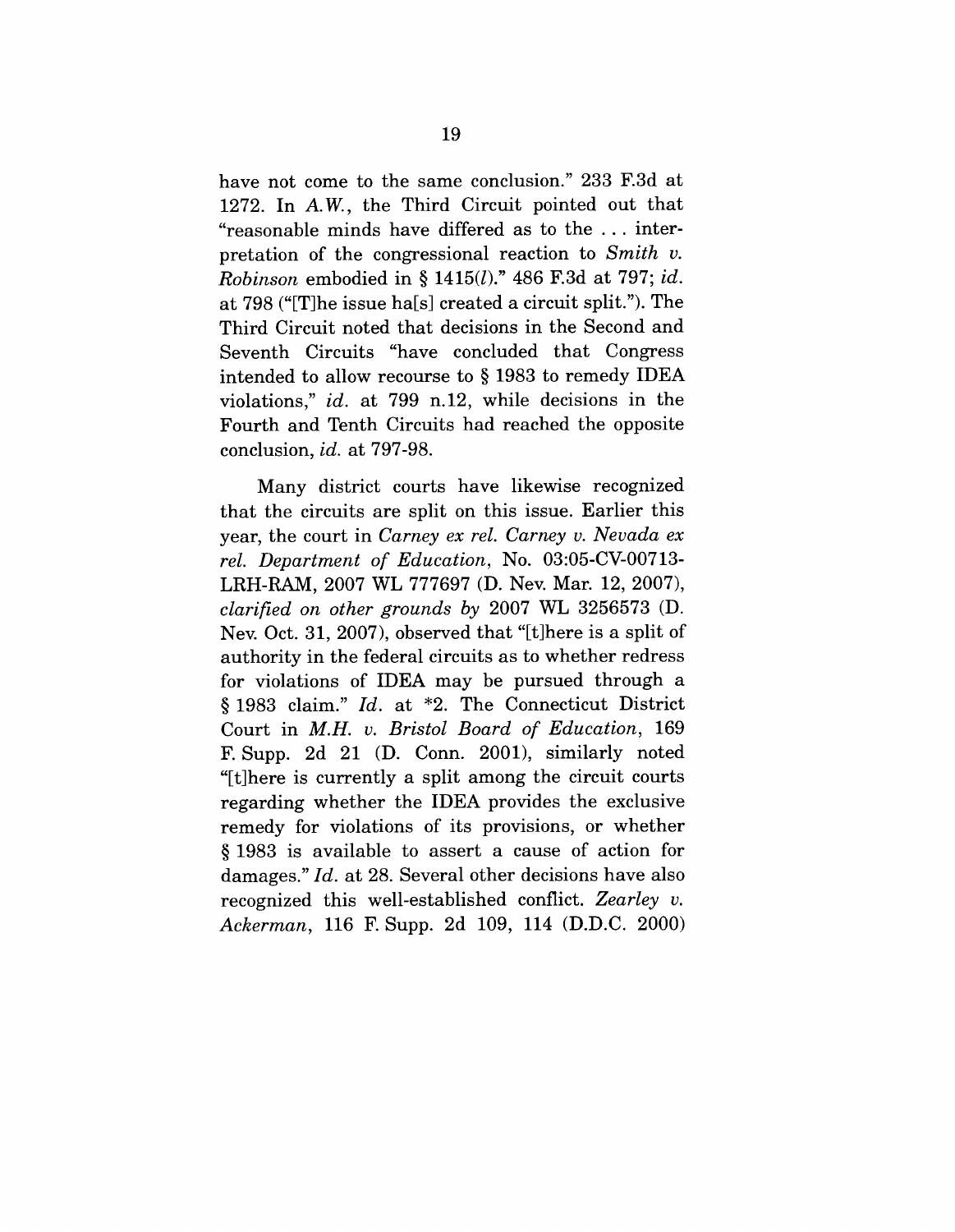("The circuits are split on the issue of whether section 1983 claims may be premised on IDEA violations."); *Goleta Union Elem. Sch. Dist. v. Ordway,* 166 F. Supp. 2d 1287, 1292 (C.D. Cal. 2001) (discussing the "split of opinion among the Courts of Appeals regarding the relationship between section 1983 and the IDEA"), *overruled on other grounds by Blanchard* H, \_\_ F.3d \_\_; *Andrew S. ex rel. Margaret S. v. Sch. Comm. of Greenfield,* 59 F. Supp. 2d 237, 242 (D. Mass. 1999) (noting "a split of opinion among the Courts of Appeals regarding the relationship between section 1983 and the IDEA").

## II. **THE QUESTION PRESENTED INVOLVES A RECURRING ISSUE OF SUBSTANTIAL IMPORTANCE.**

The decision below creates a system of economic incentives that undermines both the interest of disabled children and their parents in obtaining an effective education and the due administration of justice.

For the parents of a disabled child, the Ninth Circuit decision results in a powerful incentive to hire an attorney to handle disputes with local school officials rather than attempting to resolve education issues without the assistance or involvement of counsel. The IDEA provides that parents who retain counsel to pursue IDEA rights, and who ultimately prevail on the merits of those claims, are entitled to an award of counsel fees. 20 U.S.C.  $\S$  1415(i)(3)(B)(i)(I).

and the contract of the contract person and the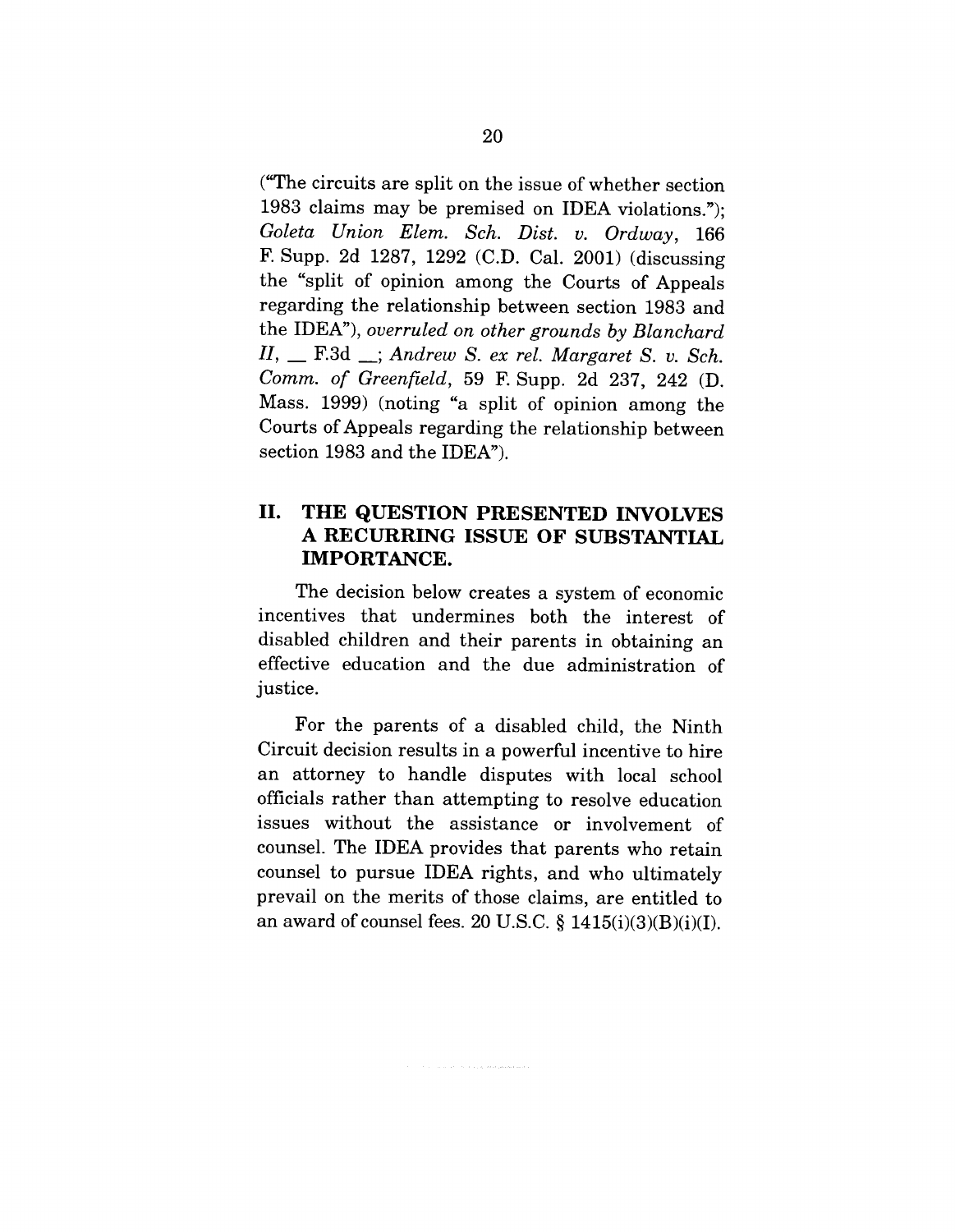Thus, in the instant case, if Ms. Blanchard had retained an attorney to handle the protracted struggle required to obtain an appropriate education for her son, she would have been entitled to an award of counsel fees that could easily have totaled hundreds of thousands of dollars.

Ms. Blanchard took the far less costly course of pursuing the proceedings pro se. Although doing so forced her to forego \$25,000 in self-employment income, that was only a fraction of the cost that would have been incurred—and for which the school board would have been liable--if Ms. Blanchard had instead retained an attorney. The Ninth Circuit decision, by holding that the parent of a disabled child can never obtain redress for costs incidental to self-representation, strongly encourages parents able to do so to opt for the more expensive alternative of retaining counsel to pursue IDEA claims that the parents themselves might have been able to obtain on their own. Whether the resulting additional cost is ultimately borne by the school district (because the parents prevail) or by the parents (because they do not), that incentive is highly undesirable.

Many parents, however, will not be able to afford to hire attorneys to enforce their IDEA rights, even though under the Ninth Circuit decision that is the only way the parents could obtain recompense for the expense involved in winning an effective education for their children. Most families are not in a position to pay (or incur liability for) the tens of thousands of dollars in legal fees that would be involved in even a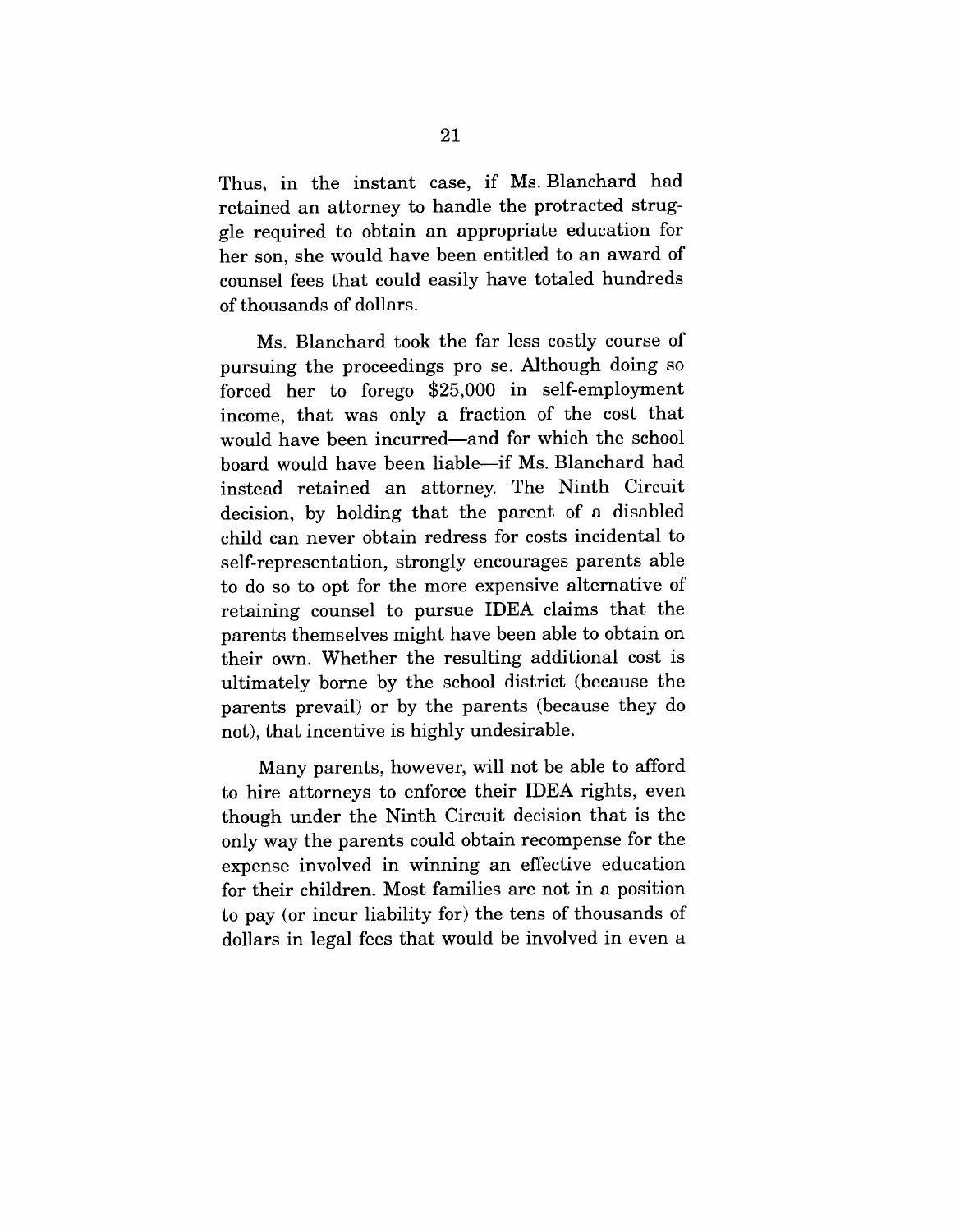modest administrative proceeding. *See Frank G. v. Bd. of Educ. of Hyde Park,* 459 F.3d 356, 362 (2d Cir. 2006) (awarding counsel fee of \$34,567), *cert. denied,* 128 S. Ct. 436 (2007); Adam Liptak, *Nonlawyer Father Wins His Suit Over Education, and the Bar Is Upset,* N.Y. Times, May 6, 2006, at A8 (stating that family could not afford to hire a lawyer to represent them in their IDEA case and that one lawyer quoted them \$60,000 to handle the case). The potential legal bills will at times be greater than the cost of simply giving up on the public schools and paying tuition at a private school willing-for a fee-to provide an effective education to the disabled child.

If a child's parents, after unsuccessful efforts to obtain a free appropriate public education, are forced (and have the financial ability) to put the child in a private school, a subsequent successful challenge to the school board's practices will entitle the parents to reimbursement for those private school expenses. *Sch. Comm. of Burlington v. Dep't of Educ. of Mass.,* 471 U.S. 359, 369 (1985). But many families do not have the financial ability to pay for such private education in the hope that, at some point in the future, an administrative or judicial determination will entitle them to reimbursement. *Id.* at 370 (option of educating disabled children in private schools is available only to "conscientious parents who have adequate means"). Parents of children with disabilities are substantially more likely than others to have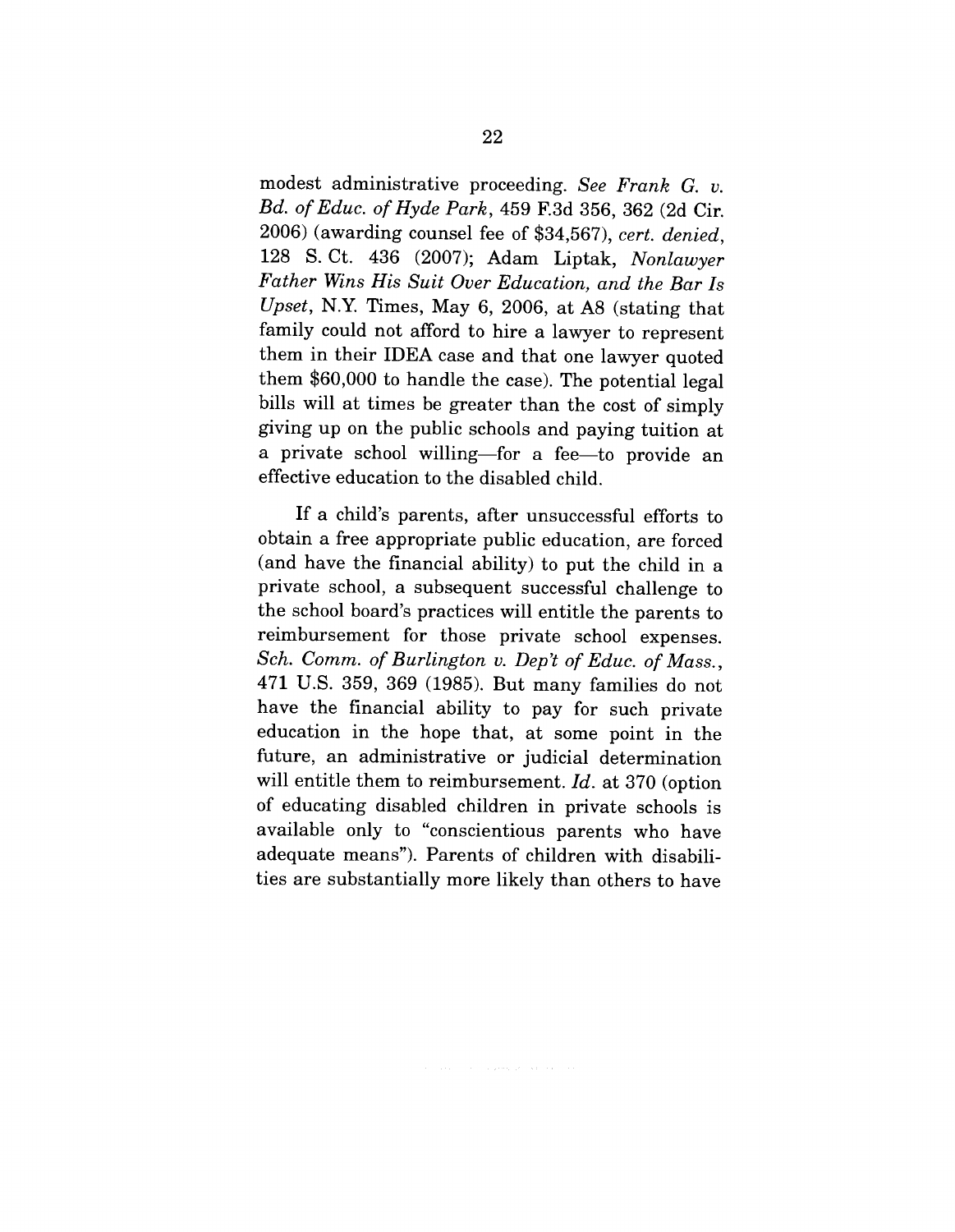income below the poverty level.<sup>8</sup> Thus, for many families with disabled children, the only financially realistic option is to keep their children in public schools and attempt—without the assistance of counsel, and without hope of an award of counsel fees or tuition reimbursement--to pursue their rights through pleas to school officials and resort to the administrative process.

In dealing with such families under the Ninth Circuit decision, school officials have an obvious financial interest in refusing to comply with the IDEA, postponing as long as possible—indefinitely, perhaps providing the free appropriate public education guaranteed by federal law. Providing such an effective education to a disabled child can be expensive, in some cases substantially so.<sup>9</sup> If an effective education requires

<sup>8</sup> Children with disabilities are disproportionately raised by households in poverty. "At 24%, the rate of poverty among the households of students with disabilities is higher than the 16% found in the general population. Despite the fact that parents are about equally likely to be employed, households of students with disabilities are much more likely to have low and very low incomes." *See* Mary Wagner & Jose Blackorby, *Overview of Findings from Wave 1 of the Special Education Elementary Longitudinal Study* (SEELS) (June 2004) at 5, *available at* http://www.seels.net/designdocs/seels\_wave l\_9-23-04.pdf.

<sup>8</sup> For this reason, the IDEA provides "billions of dollars to States" to defray these costs. Brief for the United States as Intervenor at 4, A.W., 486 F.3d 791 (02-2056) ("The Individuals with Disabilities Education Act (IDEA), 20 U.S.C. 1400 *et seq.,* is a federal grant program that provides billions of dollars to States to educate children with disabilities.").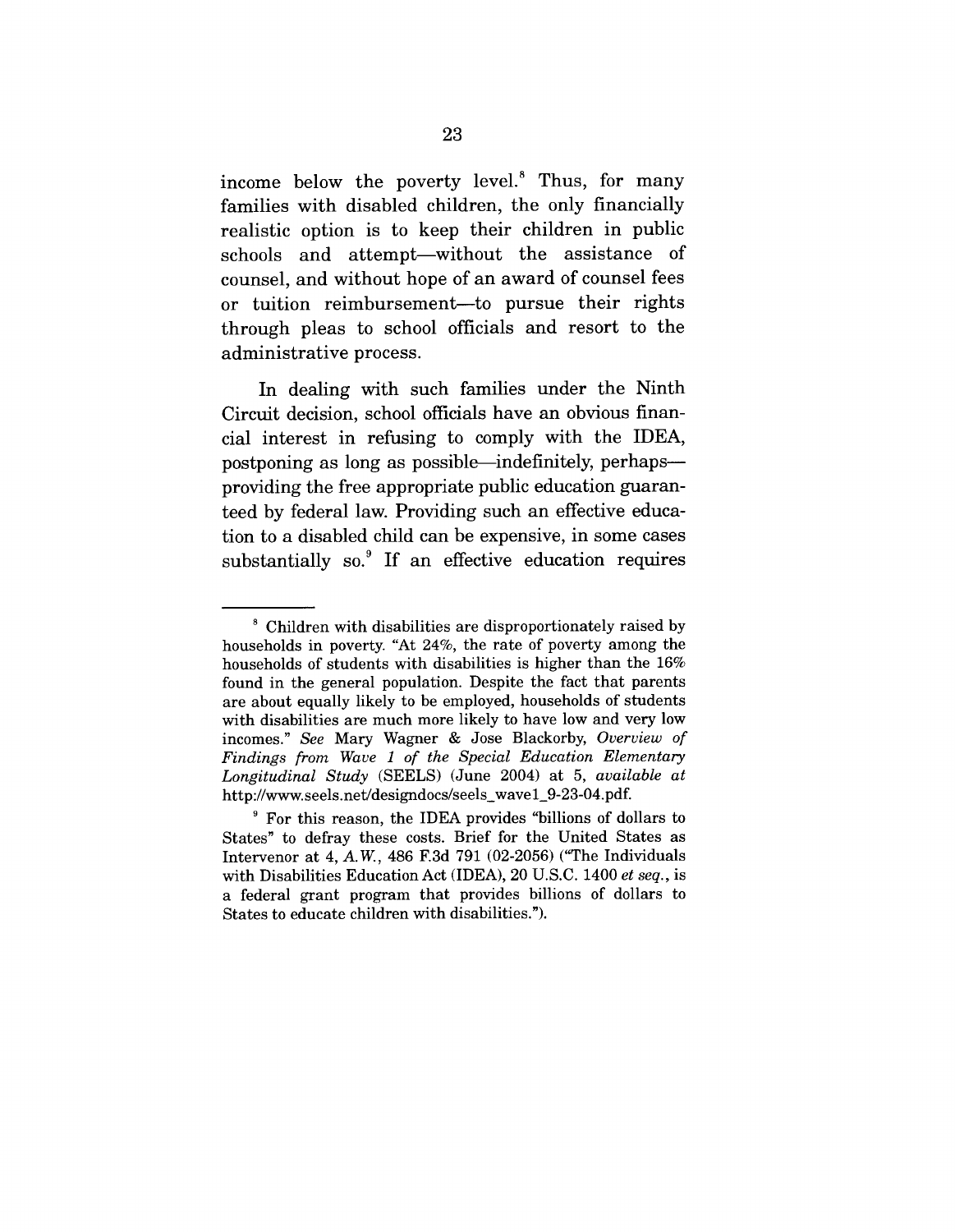placing a disabled child in a private school, a school district that ultimately agrees (or is forced) to do so will be required to pay tuition bills that can easily total in the tens of thousands of dollars. Each year that the school board refuses to provide the appropriate education mandated by the IDEA represents a substantial financial savings to the school district, either in internal costs or in payments for outside tuition.

In the Second, Fifth, Sixth, and Seventh Circuits, school officials have a substantial financial incentive to comply with the IDEA. If the parents of the disabled child ultimately prevail in those circuits, they may be entitled in a § 1983 action to a damage award that exceeds the money the school district initially saved by failing to provide the child with an effective education. But in the Ninth Circuit, a school board's intransigence shifts those costs to the families of the disabled children, in the form of damage to the children or their parents or the expenses (including related losses in income) of pursuing their claims pro se.

The Ninth Circuit's decision results in a dual system for children with disabilities. If their parents are well off-and can afford to hire an attorney and pay for private schooling until a dispute is resolvedthe children will suffer no educational harms, and their parents may be fully reimbursed for every dollar spent in connection with the dispute. The prospect of ultimately having to pay for those attorneys' fees and tuition bills provides a school district with a persuasive economic reason to respect the rights of children of affluent parents. But if a child has parents

أأفراد الأرابي والمتواط المتعرفة فليراد والمراد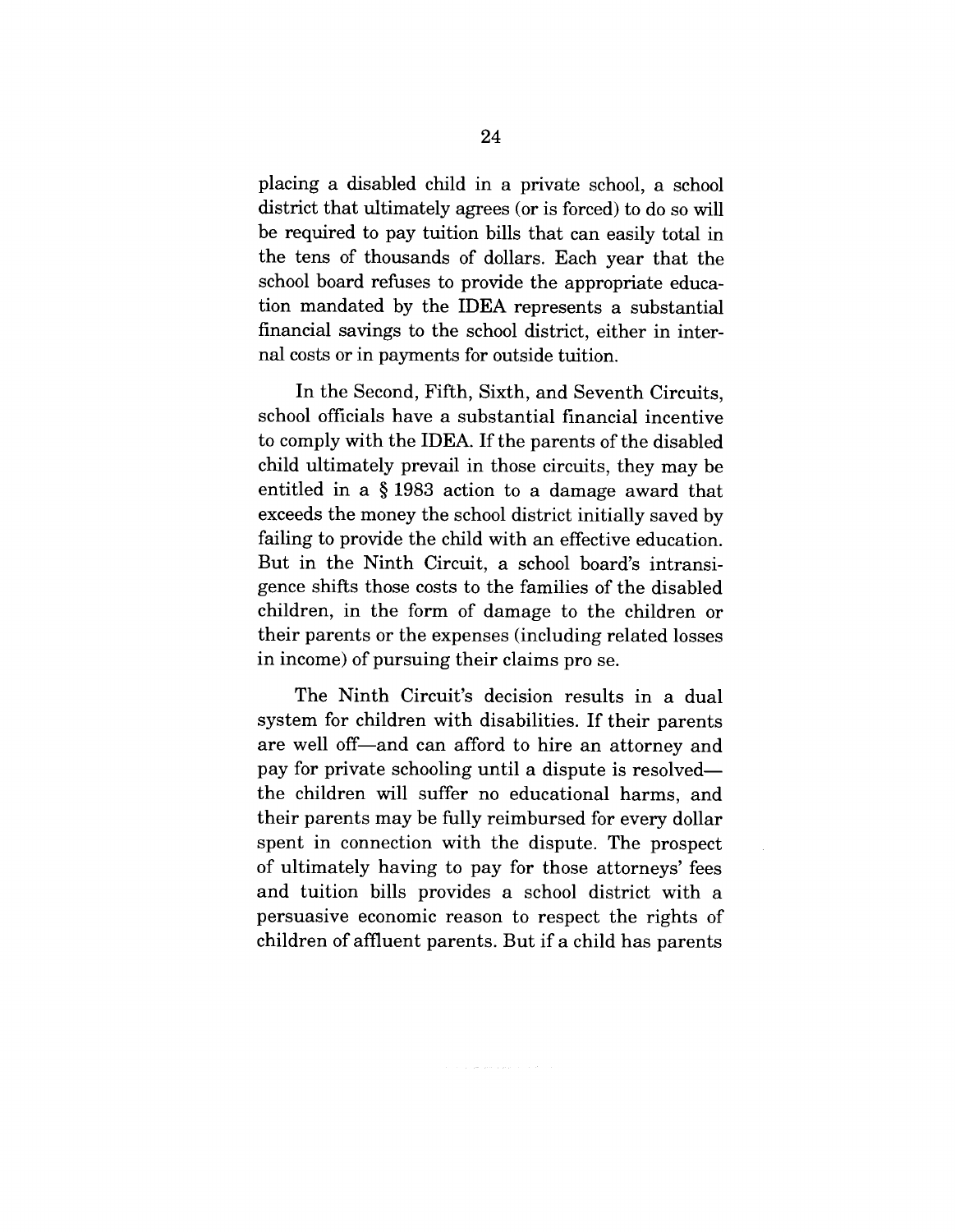of modest means, injuries the child suffers during the duration of the dispute, and any injuries and financial costs and losses to the family, will never be redressed. For as long as it postpones complying with the IDEA, the decision below spares a school district the cost of providing an appropriate public education, and transfers that burden, in the form of uncompensated damages, to the less affluent families of children with disabilities.

The circumstances of *Board of Education of the City School District of New York v. Tom F. ex rel. Gilbert* E, 128 S. Ct. 1 (2007) (per curiam), illustrate this dual system. The father in that case, the former chief executive of Viacom, had unlimited assets with which to pursue his IDEA claim and thereby ensure that his child received the education mandated by the IDEA.l° He had the resources needed both to place his child in private school, despite an annual tuition of over \$21,000, and to hire a lawyer to represent himself and his son throughout a decade-long battle with the school district, including due process hearings and a subsequent court action.<sup>11</sup> For the fortunate few, the Ninth Circuit decision leaves in place a highly efficacious remedial scheme. But if the Ninth

*<sup>~</sup>o See* David Stout & Jennifer Medina, *With Justices Split, City Must Pay Disabled Student's Tuition,* N.Y. Times, Oct. 11, 2007, at B1.

<sup>11</sup> Brief for Petitioner at 6-18, *Tom* F., 128 S. Ct. 1 (No. 06- 637). Mr. F. even brought a representative from his attorney's office to the Committee on Special Education meeting called to design Gilbert F.'s IEP. *Id.* at 7.